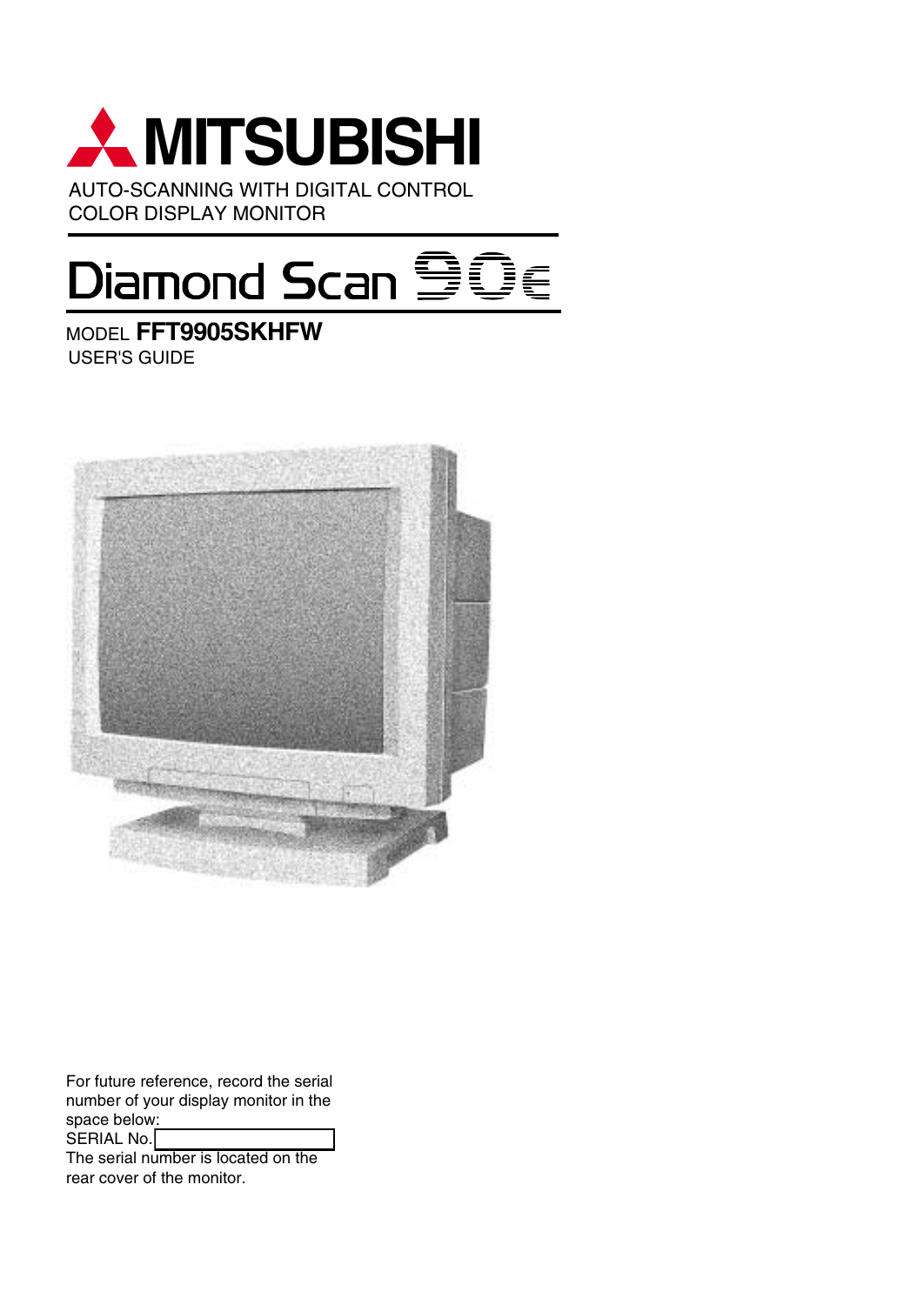### **CAUTION**

The power cord provided with this monitor is designed for safety and must be used with a properly grounded outlet to avoid possible electrical shock.

Do not remove the monitor cabinet as this can expose you to very high voltages and other hazards.

 $\vee$ CCI $\vee$ 

#### **Trademark**

IBM, PC, PS/2, PS/V, Personal System/2 are registered trademarks of International Business Machines Corp. Apple Macintosh is a registered trademark of Apple Computer, Inc. Quadra is a trademark of Apple Computer, Inc. UNIX is a registered trademark in the United States and other countries, licensed exclusively through X/Open Company Limited. ENERGY STAR is a U.S. registered mark. © 1998 MITSUBISHI ELECTRIC CORPORATION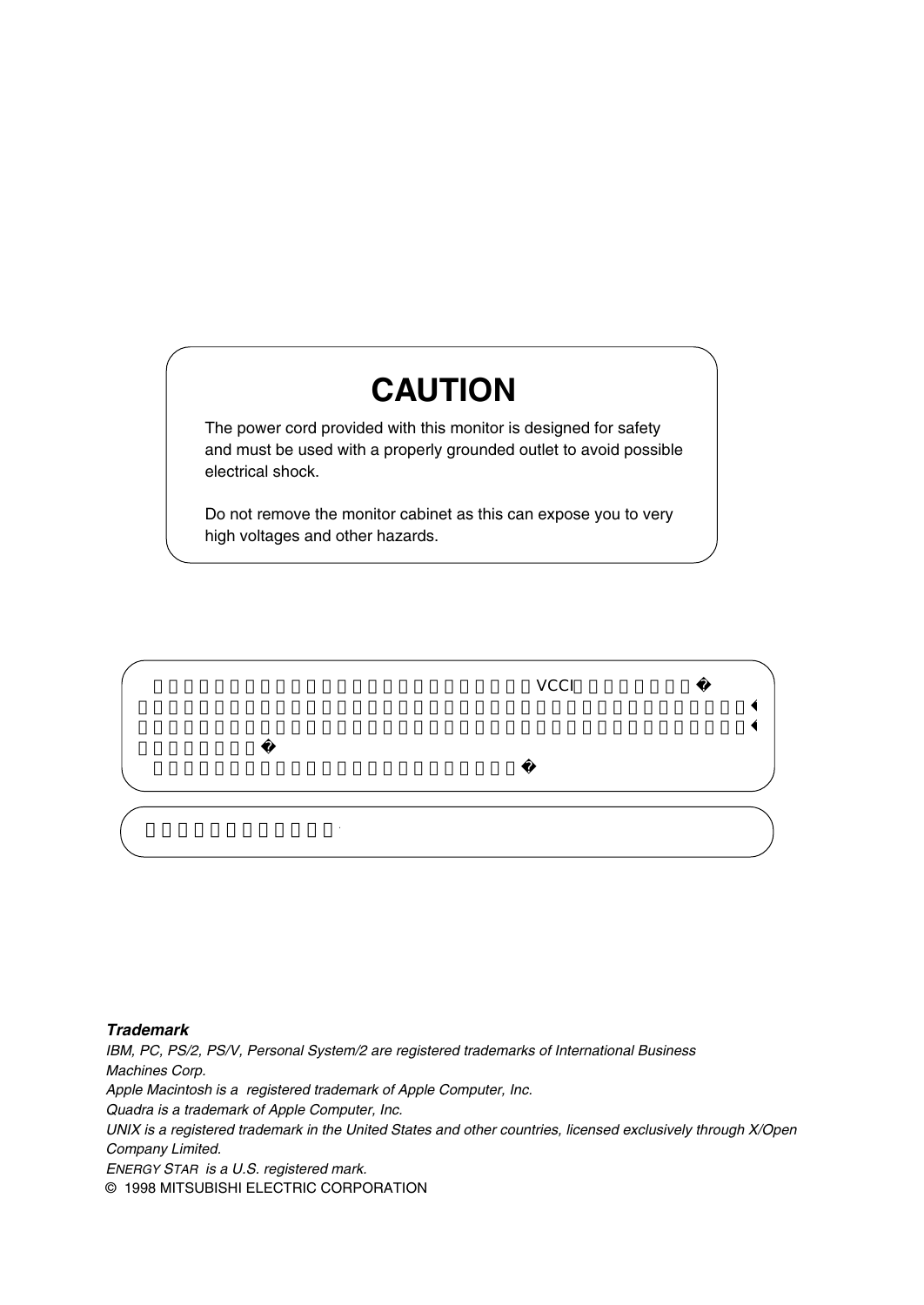#### **RADIO INTERFERENCE REGULATIONS STATEMENT FOR U.S.A.**

This equipment has been tested and found to comply with the limits for a Class B digital device, pursuant to Part 15 of the FCC Rules. These limits are designed to provide reasonable protection against harmful interference in a residential installation. This equipment generates, uses and can radiate radio frequency energy and, if not installed and used in accordance with the instructions, may cause harmful interference to radio communications. However, there is no guarantee that interference will not occur in a particular installation. If this equipment does cause harmful interference to radio or television reception, which can be determined by turning the equipment off and on, the user is encouraged to try to correct the interference by one or more of the following measures:

- Reorient or relocate the receiving antenna.
- Increase the separation between the equipment and receiver.
- Connect the equipment into an outlet on a circuit different from that to which the receiver is connected.
- Consult the dealer or an experienced radio/TV technician for help.

THIS PRODUCT HAS BEEN TESTED AND FOUND TO COMPLY WITH THE LIMITS WITH SIGNAL CABLE SC-B102. USE IT TO REDUCE THE POSSIBILITY OF CAUSING INTERFERENCE TO RADIO, TELEVISION, AND OTHER ELECTRIC DEVICES.

NO USER SERVICEABLE PARTS INSIDE. DO NOT ATTEMPT TO MODIFY THIS EQUIPMENT. IF MODIFIED, YOUR AUTHORITY TO OPERATE THIS EQUIPMENT MIGHT BE VOIDED BY FCC.

#### **WARNING!**

This product is not designed for use in life support devices and Mitsubishi Electric corporation makes no representations to the contrary. Life support devices are those devices which are used to measure, diagnose, or evaluate the tissue, systems or functions of the human body; or other devices employed to support or sustain life or good health.

#### **MANUFACTURER DECLARATION FOR CE-MARKING:**

We, Mitsubishi Electric Corp., declare under our sole responsibillity, that this product is in conformity with the following standards:

EN60950 EN55022 Class B EN50082-1 EN61000-3-2 EN61000-3-3 following the provisions of: 73/23/EEC Low Voltage Directive 89/336/EEC EMC Directive

As an ENERGY STAR Partner, Mitsubishi Electric Corporation has determined that this product meets the ENERGY STAR guidelines for energy efficiency.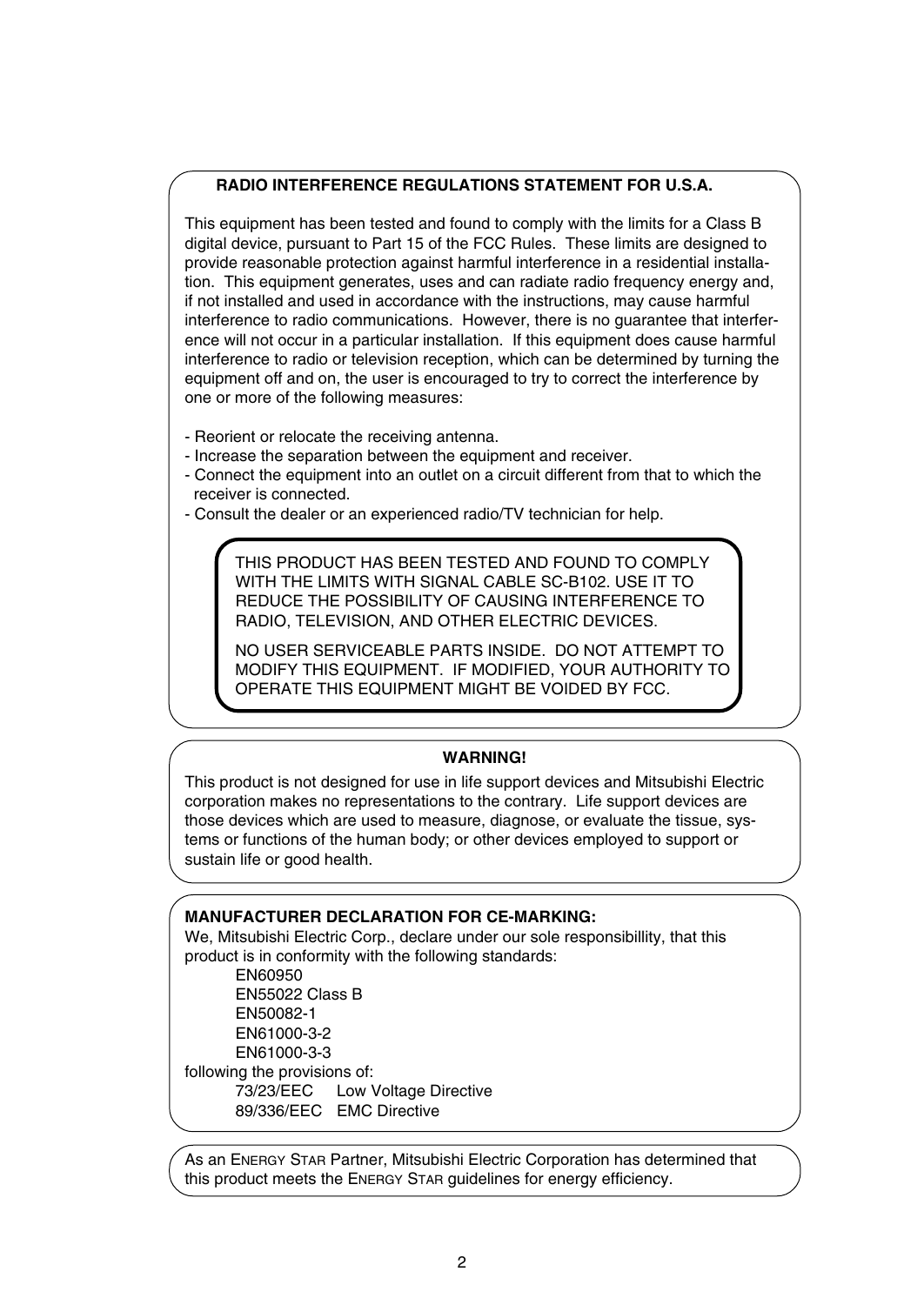

Congratulations! You have just purchased a TCO'95 approved and labelled product! Your choice has provided you with a product developed for professional use. Your purchase has also contributed to reducing the burden on the environment and to the further development of environmentally-adapted electronic products.

#### **Why do we have environmentally-labelled computers?**

In many countries, environmental labelling has become an established method for encouraging the adaptation of goods and services to the environment. The main problem as far as computers and other electronic equipment are concerned is that environmentally harmful substances are used both in the products and during their manufacture. Since it has not been possible so far for the majority of electronic equipment to be recycled in a satisfactory way, most of these potentially damaging substances sooner or later enter Nature.

There are also other characteristics of a computer, such as energy consumption levels, that are important from both the working and natural environment viewpoints. Since all types of conventional electricity generation have a negative effect on the environment (acidic and climate-influencing emissions, radioactive waste, etc.), it is vital to conserve energy. Electronic equipment in offices consumes an enormous amount of energy, since it is often routinely left running continuously.

#### **What does labelling involve?**

This product meets the requirements for the TCO'95 scheme, which provides for international environmental labelling of personal computers. The labelling scheme was developed as a joint effort by the TCO (The Swedish Confederation of Professional Employees), Naturskyddsforeningen (The Swedish Society for Nature Conservation) and NUTEK (The National Board for Industrial and Technical Development in Sweden).

The requirements cover a wide range of issues: environment, ergonomics, usability, emission of electrical and magnetic fields, energy consumption and electrical and fire safety.

The environmental demands concern among other things restrictions on the presence and use of heavy metals, brominated and chlorinated flame retardants, CFCs (freons), and chlorinated solvents. The product must be prepared for recycling and the manufacturer is obliged to have an environmental plan, which must be adhered to in each country where the company implements its operational policy.

The energy requirements include a demand that the computer and/or display after a certain period of inactivity shall reduce its power consumption to a lower level, in one or more stages. The length of time to reactivate the computer shall be reasonable for the user.

Labelled products must meet strict environmental demands, for example in respect of the reduction of electric and magnetic fields, along with physical and visual ergonomics and good usability.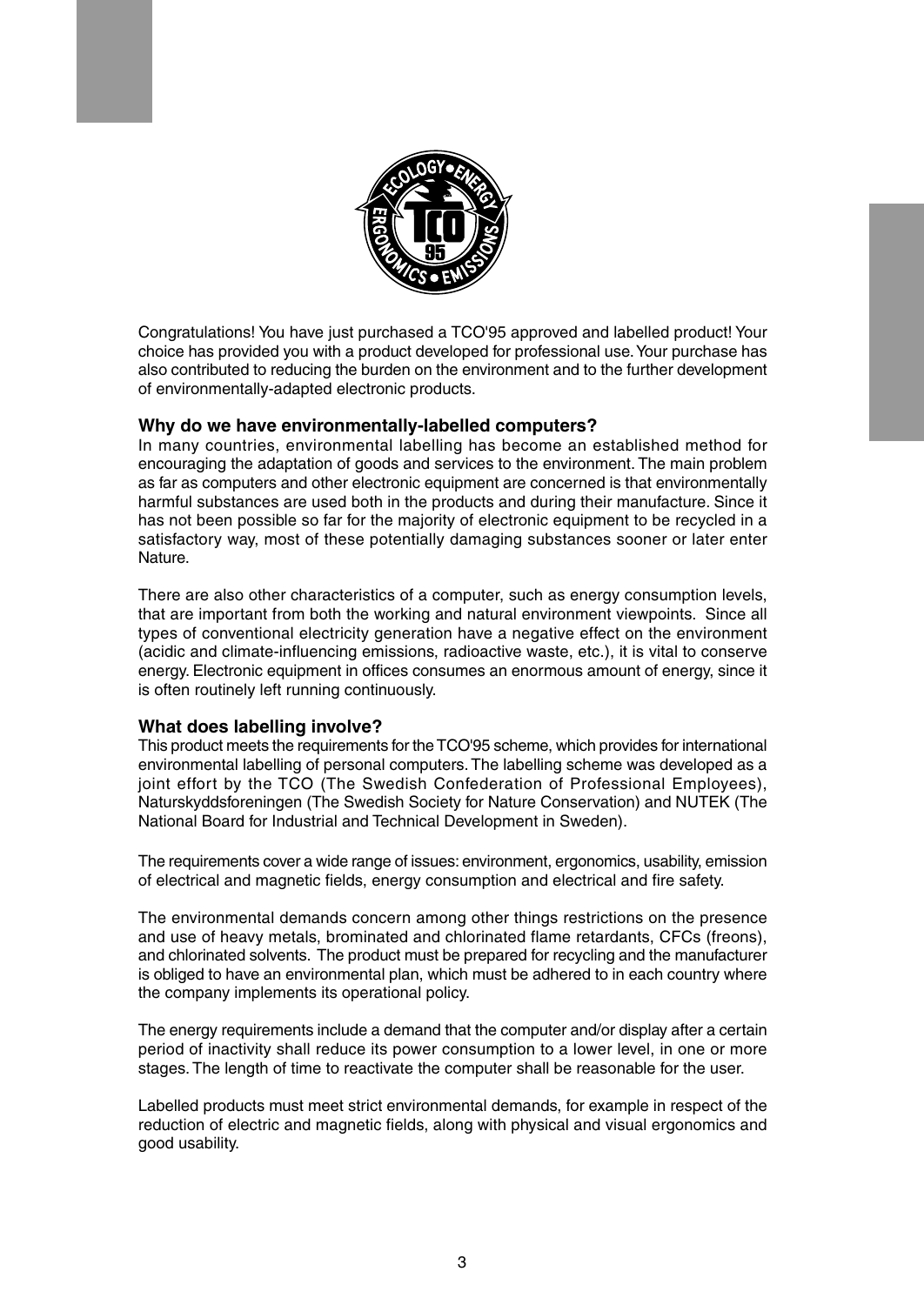In and after the middle of this page, you will find a brief summary of the environmental requirements met by this product. The complete environmental criteria document may be ordered from:

TCO Development Unit S-114 94 Stockholm Sweden Fax: +46 8 782 92 07 E-mail (Internet): development@tco.se Current information regarding TCO'95 approved and labelled products may also be obtained via the Internet, using the address: http//www.tco-info.com/ TCO'95 is a co-operative project between *Miite* 







#### **Environmental Requirements**

Brominated flame retardants are present in printed circuit boards, cabling, casings and housings, and are added to delay the spread of fire. Up to 30 % of the plastic in a computer casing can consist of flame-retardant substances. These are related to another group of environmental toxins, PCB, and are suspected of giving rise to similar harm, including reproductive damage in fish-eating birds and mammals. Flame retardants have been found in human blood and researchers fear that they can disturb foetus development.

Bio-accumulative\* TCO'95 demands require that plastic components weighing more than 25 grammes must not contain frame retardants with organically bound chlorine or bromine.

#### **Lead**

can be found in picture tubes, display screens, solder and capacitors. Lead damages the nervous system and in higher doses, causes lead poisoning.

The relevant bio-accumulative\* TCO'95 requirement permits the inclusion of lead, as no replacement has yet been developed.

#### **Cadmium**

is present in rechargeable batteries and in the colour-generating layers of certain computer displays. Cadmium damages the nervous system and is toxic in high doses.

The relevant bio-accumulative\* TCO'95 requirement states that batteries may not contain more than 25 ppm (parts per million) of cadmium. The colour-generating layers of display screens must not contain any cadmium.

#### **Mercury**

is sometimes found in batteries, relays and switches. Mercury damages the nervous system and is toxic in high doses. The relevant bio-accumulative\* TCO'95 requirement states that batteries may no contain more than 25 ppm (part per million) of mercury.

demands require that no mercury is present in any of the electrical or electronic components concerned with the display unit.

**CFCs** (freons) are sometimes used for washing printed circuit boards and in the manufacture of expanded foam for packaging. CFCs break down ozone and thereby damage the ozone layer in the stratosphere, causing increased reception on Earth of ultra-violet light with consequent increased risks of skin cancer (malignant melanoma).

The relevant TCO'95 requirement: Neither CFCs nor HCFCs may be used during manufacture of the product or its packaging.

<sup>\*</sup> Bio-accumulative is defined as substances which accumulate within living organisms.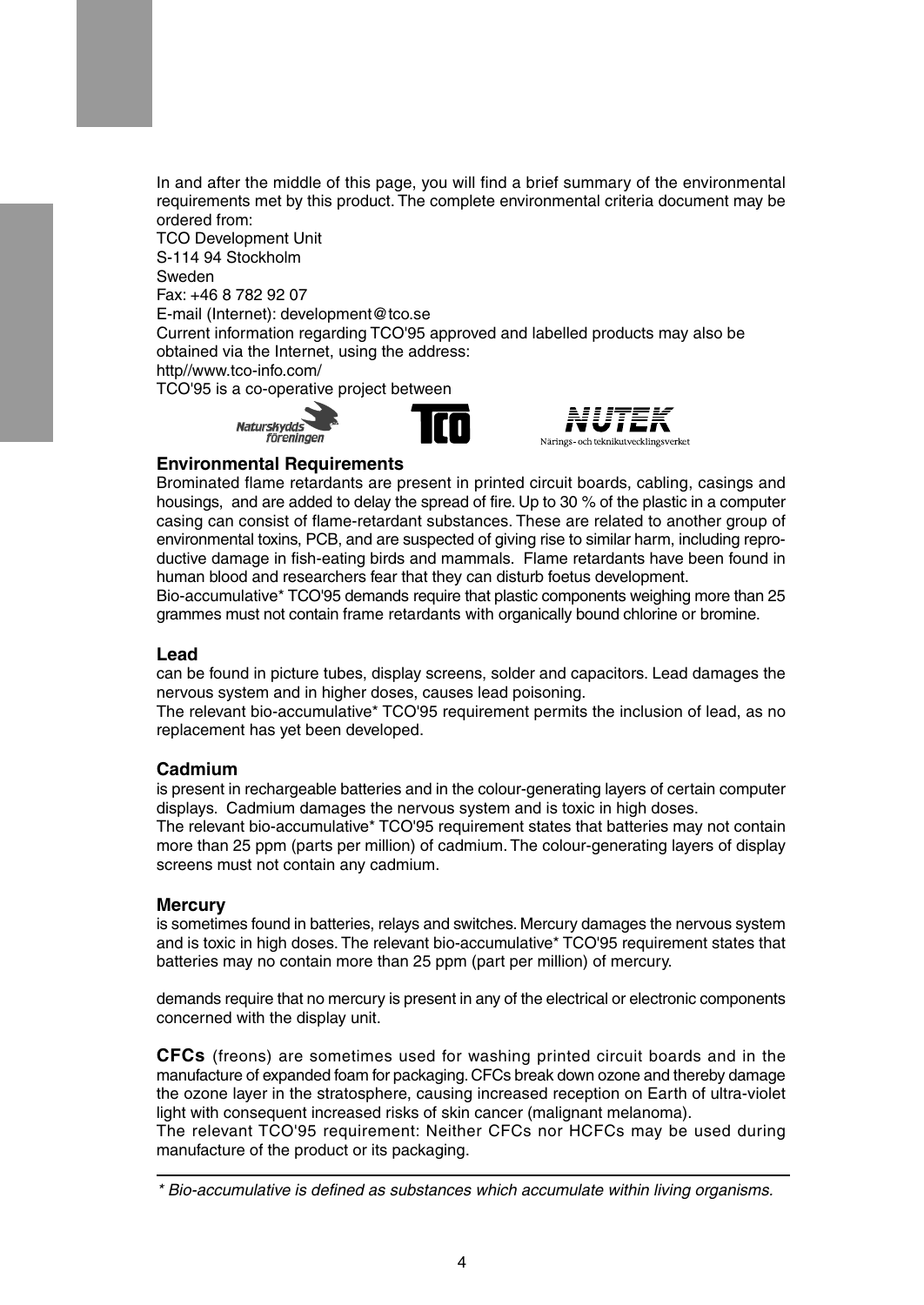### **CONTENTS**

|                                                                             | 6              |
|-----------------------------------------------------------------------------|----------------|
|                                                                             | 6              |
|                                                                             | $\overline{7}$ |
|                                                                             | $\overline{7}$ |
|                                                                             | 8              |
|                                                                             | 8              |
|                                                                             | 8              |
|                                                                             | 9              |
|                                                                             | 9              |
|                                                                             | 9              |
|                                                                             |                |
|                                                                             | 11             |
|                                                                             | 11             |
|                                                                             | 11             |
| 2.2.1 Connecting to Any IBM VGA Compatible System                           | 11             |
| 2.2.2 Connecting to An Apple Macintosh Centris, Quadra, and                 |                |
|                                                                             | 12             |
| 2.2.3 Connecting to a Unix Workstation & Third Party Graphics Card          | 12             |
|                                                                             | 14             |
|                                                                             | 14             |
|                                                                             | 14             |
|                                                                             | 16             |
|                                                                             | 17             |
|                                                                             | 23             |
|                                                                             | 24             |
|                                                                             | 25             |
|                                                                             |                |
|                                                                             | 26             |
| 7.2 Serial Interface Input Connector (DIN-8P) For Serial Interface Function | 26<br>26       |
|                                                                             |                |
|                                                                             |                |
|                                                                             |                |

Note: This manual is designed for use with Diamond Scan 90e color display monitor.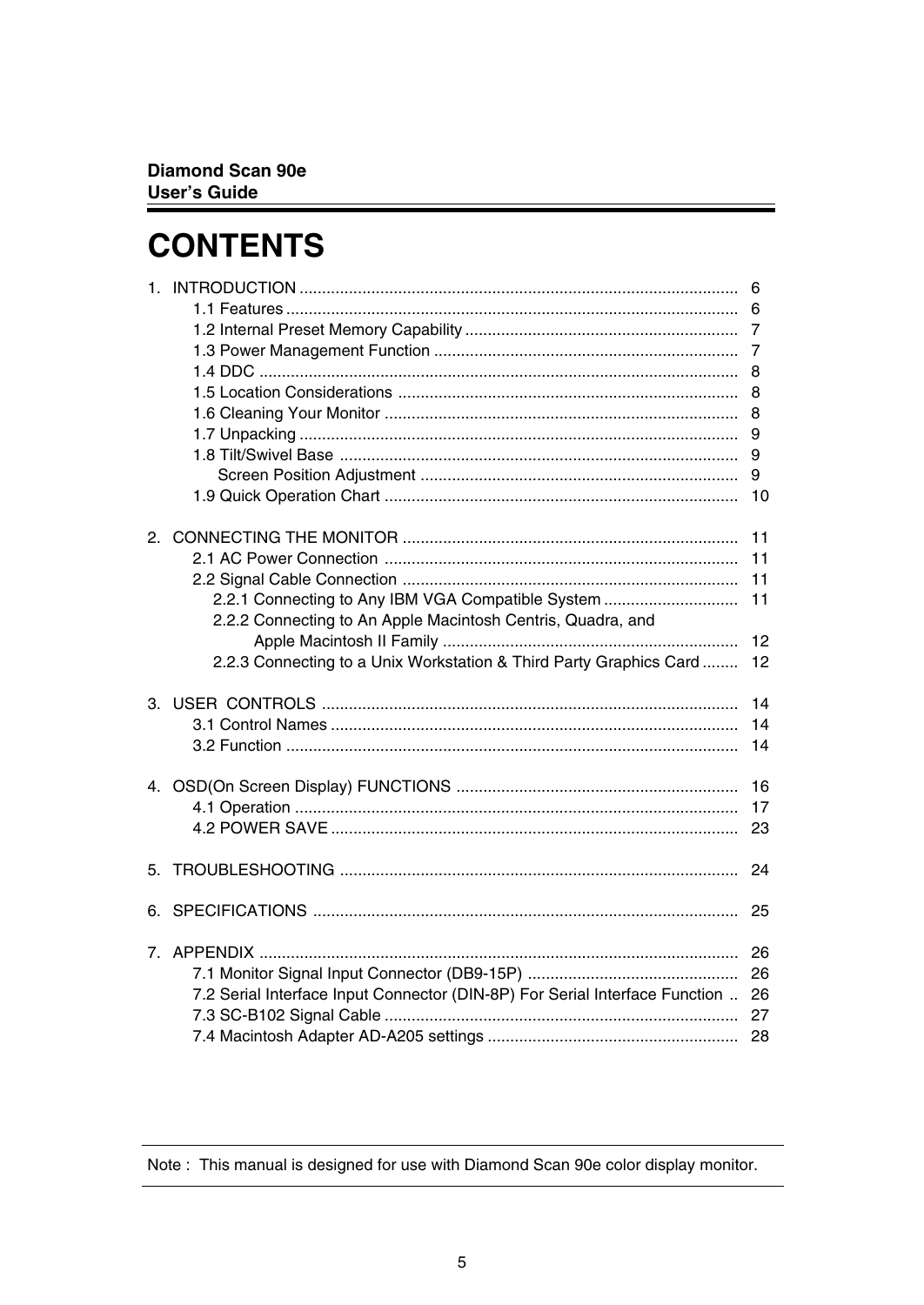### **1 INTRODUCTION**

Congratulations on your purchase of the Diamond Scan 90e high resolution color monitor. Mitsubishi designed this monitor to provide you with years of reliable trouble-free operation. Once again, thank you for selecting our product and welcome to Mitsubishi!

This guide tells you how to connect, adjust and care for your Diamond Scan 90e monitor. This guide also provides technical specifications and instructions for troubleshooting any basic problems you may experience with your monitor.

#### **1.1 Features**

The Diamond Scan 90e is a 49.5cm/19"(46cm/18.0" Diagonal Viewable Image) intelligent, microprocessor-based monitor compatible with most analog RGB (Red, Green, Blue) display standards, including PS/V®, PS/2®, Apple® Macintosh® Centris, Quadra, and Macintosh II family signals. It provides crisp text and vivid color graphics with VGA, SVGA, XGA (non-interlaced), and most Macintosh compatible color video cards.

- The monitor's wide auto-scanning compatibility range makes it possible to upgrade video cards or software without purchasing a new monitor.
- Digitally controlled auto-scanning is done using an internal microprocessor, for horizontal scan frequencies between 30kHz and 95kHz, and vertical scan frequencies between 50Hz and 152Hz. The microprocessor-based intelligence allows the monitor to operate in each frequency mode with the precision of a fixed frequency monitor.
- The monitor contains resident memory for pre-programmed screen display standards and is also capable of storing additional user adjustment parameters.
- The monitor is capable of producing a maximum horizontal resolution of 1600 dots and a maximum vertical resolution of 1200 lines typically. This display is well suited for windowing environments.
- Because of the analog signal inputs, the monitor can display an unlimited palette of colors that can be manually adjusted to suit your specific needs.
- The monitor has a power management function accorded to VESA-DPMS-standard. To save energy, the monitor must be connected to a system compliant with the VESA DPMS-standard. (Refer to your computer and/or video card instructions for proper operation.)
- To ensure ease of installation and ongoing use, the monitor features Moire Clear Function and On-Screen Display (OSD) of all monitor set-up and adjustment functions.
- For use in a variety of applications, the monitor complies with UL 1950, CSA C22.2 No.950 and EN60950 for safety, FCC Class-B, VCCI Class II and EN55022 Class-B for EMI, MPR-II, ISO 9241- 3 and ISO 9241-8 for ergonomics. The monitor also complies with TCO'95 guideline for environmental safe use.
- Digital Chassis design for lighter, more compact enclosure and increased screen performance.
- Short neck (ZENTAN) CRT with 0.25mm pitch shadow mask, advanced-focus DQ-DAF (Double Quadrupole-Dynamic Astigmatism and Focus system) electron gun and high contrast opticalquality coating.
- The monitor complies with Video Electronics Standards Association (VESA<sup>TM</sup>) DDC1/2B(EDID) specification. If your computer provides DDC1/2B(EDID) function, setup will be done automatically.
- USB-HUB unit KT-X406 is prepared as an optional parts for this monitor.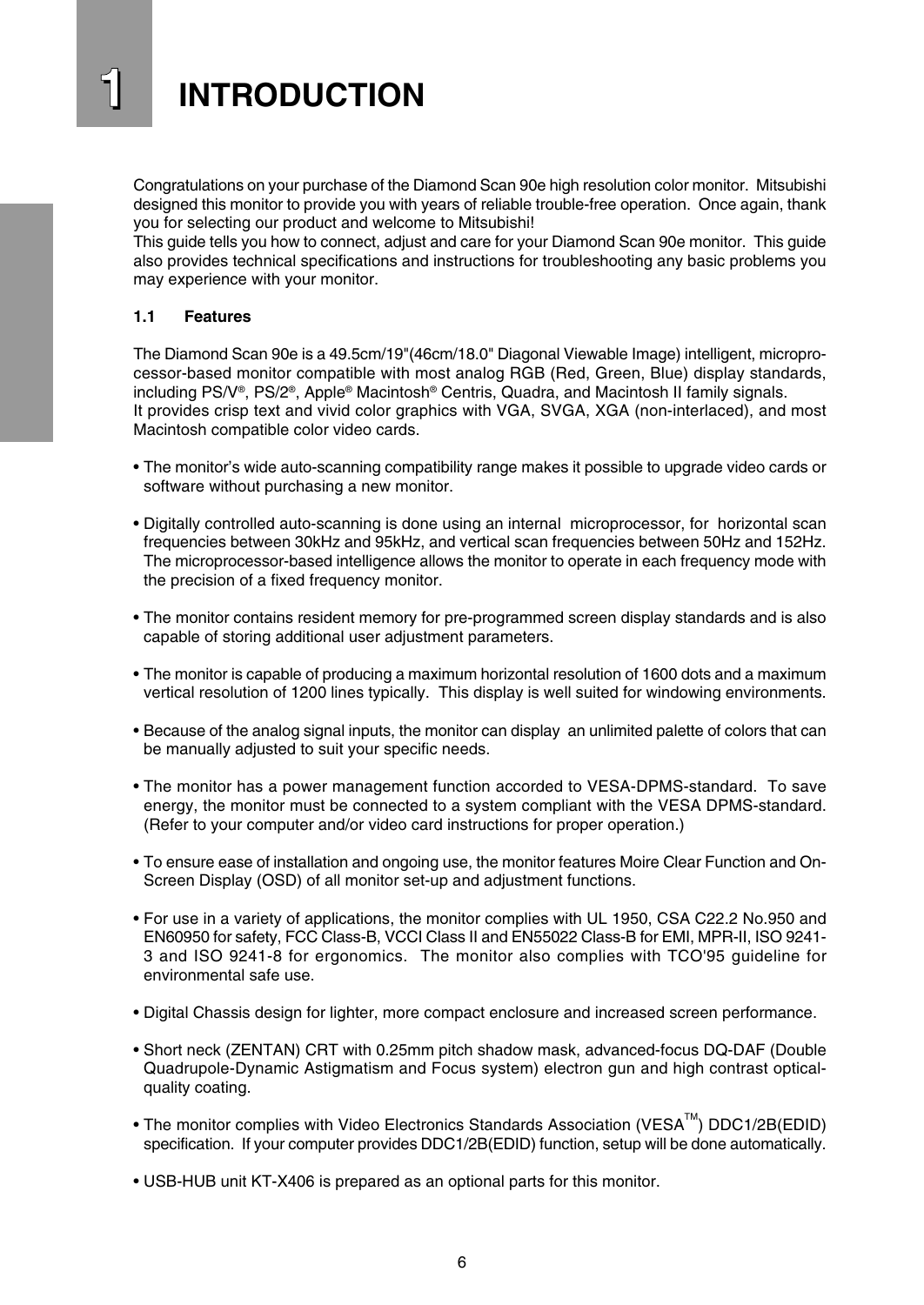#### **1.2 Internal Preset Memory Capability**

To minimize adjustment needs, the factory has preset popular display standards into the monitor, as shown in Table 1. If any of these display standards are detected, the picture size and centering are automatically adjusted. All of the factory presets may be overwritten by adjusting the user controls. The monitor is capable of automatically storing up to 6 additional display standards. The new display information must differ from any of the existing display standards by at least 1kHz for the horizontal scan frequency or 5Hz for the vertical scan frequency or the sync signal polarities must be different.

|      |              |            |      |          |        | Polarity |  |
|------|--------------|------------|------|----------|--------|----------|--|
|      |              | Resolution |      | Fh (kHz) | Fv(Hz) | н        |  |
| 640  | x            | 480        | N.I. | 31.5     | 60.0   |          |  |
| 1024 | $\mathsf{x}$ | 768        | N.I. | 60.0     | 75.0   |          |  |
| 1280 |              | x 1024     | N.I. | 80.0     | 75.0   |          |  |

Table 1. Memory Buffer Factory Presets

#### **1.3 Power Management Function**

The monitor has the power management function which reduces the power consumption of the monitor when not in use. There are three reduced power level modes.

#### ■ Stand-by mode

When the horizontal sync signal is off after about 10 seconds, the monitor is switched to a stand-by mode. When the monitor is in stand-by mode, the screen is off. After the horizontal sync signal is restored, picture will be displayed immediately.

#### **Suspend mode**

When the vertical sync signal is off, after about 10 seconds the monitor is switched to a suspend mode which reduces the monitor power consumption to less than 15W. When the monitor is in suspend mode, the screen is off and the power indicator will change to amber. After the vertical sync signal is restored, picture will be displayed within a few seconds.

#### **Power-off mode**

When the horizontal sync signal and vertical sync signal are off, after about 10 seconds the monitor is switched to a power-off mode, which reduces the monitor power consumption to less than the power consumed at suspend mode above.

When the monitor is in power-off mode, the screen is off, and the power indicator will change to amber.

After both the sync signals are restored, picture will be displayed within several seconds.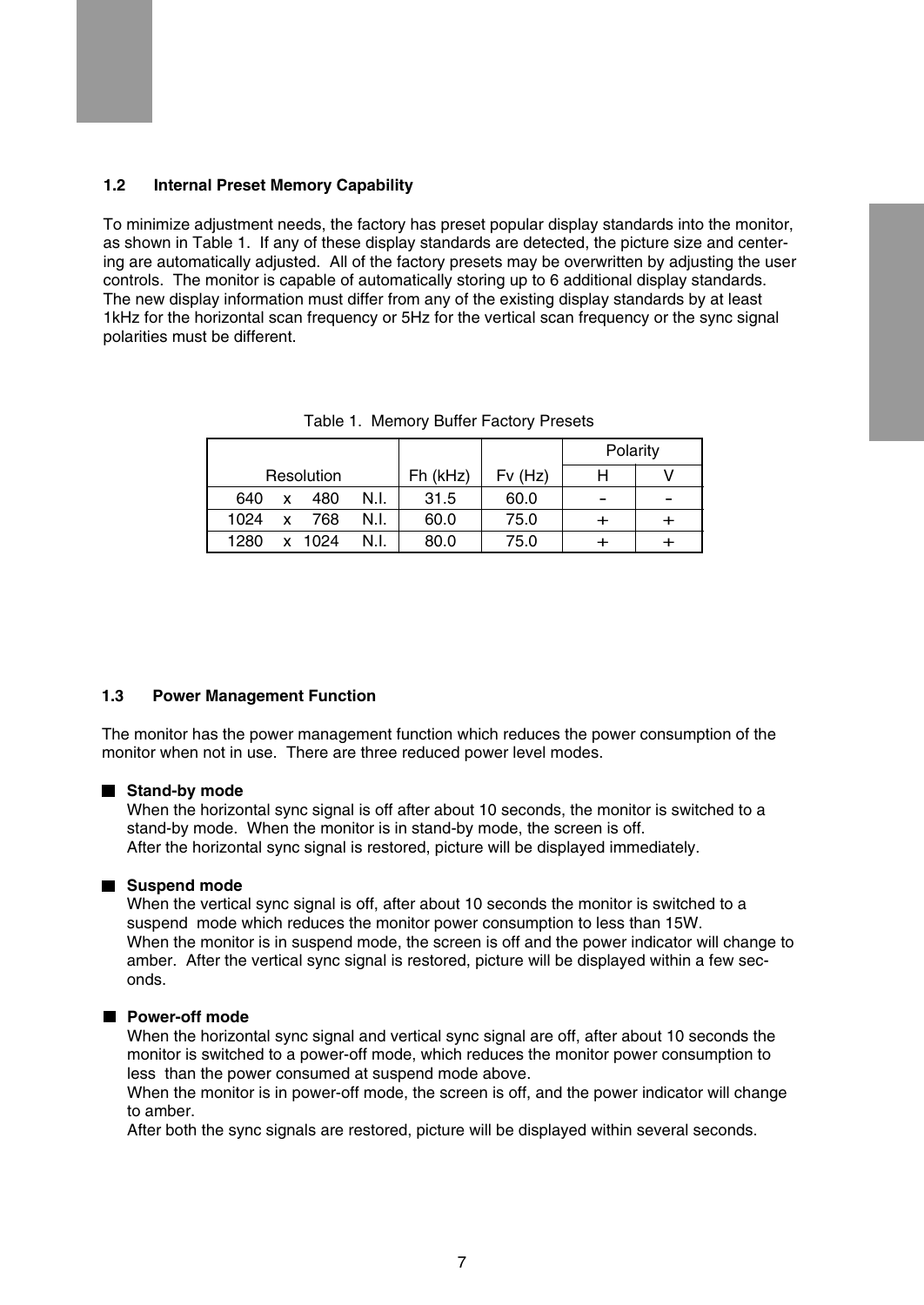#### **1.4 DDC**

The monitor includes the DDC1 and DDC2B feature. DDC (Display Data Channel) is a communication channel over which the monitor automatically informs the host system about its capabilities (e.g. each supported resolution with its corresponding timing).

DDC is routed through previously unused pins of the 15-pin VGA connector.

The system will perform "Plug and Play" feature if both, monitor and host, implement the DDC protocol.

#### **1.5 Location Considerations**

When setting up and using the monitor, keep the following in mind:

- For optimum viewing, avoid placing the monitor against a bright background or where sunlight or other light sources may reflect on the display area of the monitor; place the monitor just below eye level.
- \* Place the monitor away from strong magnetic or electromagnetic fields, such as high capacity transformers, electric motors, large current power lines, steel pillars, etc.... Magnetism can cause distortion in the picture and/or color purity.
- \* Avoid covering the slots or openings of the monitor. Allow adequate ventilation around the monitor so the heat from the monitor can properly dissipate. Avoid putting the monitor into any enclosure that does not have adequate ventilation.
- Avoid exposing the monitor to rain, excessive moisture, or dust, as this can cause a fire or shock hazard.
- Avoid placing the monitor, or any other heavy object, on the power cord. Damage to the power cord can cause a fire or electrical shock.
- \* When transporting the monitor, handle it with care.

#### **CAUTION**

Keep your fingers away from the pivot area of the tilt/swivel base.

#### **1.6 Cleaning Your Monitor**

When cleaning the monitor, please follow these guidelines:

- \* Always unplug the monitor before cleaning.<br>\* Wine the essenced sobinat front and eider
- \* Wipe the screen and cabinet front and sides with a soft cloth.
- If the screen requires more than dusting, apply a household window cleaner to a soft cloth to clean the monitor screen.

#### **CAUTION**

Do not use benzene, thinner or any volatile substances to clean the unit as the finish may be permanently marked. Never leave the monitor in contact with rubber or vinyl for an extended time period.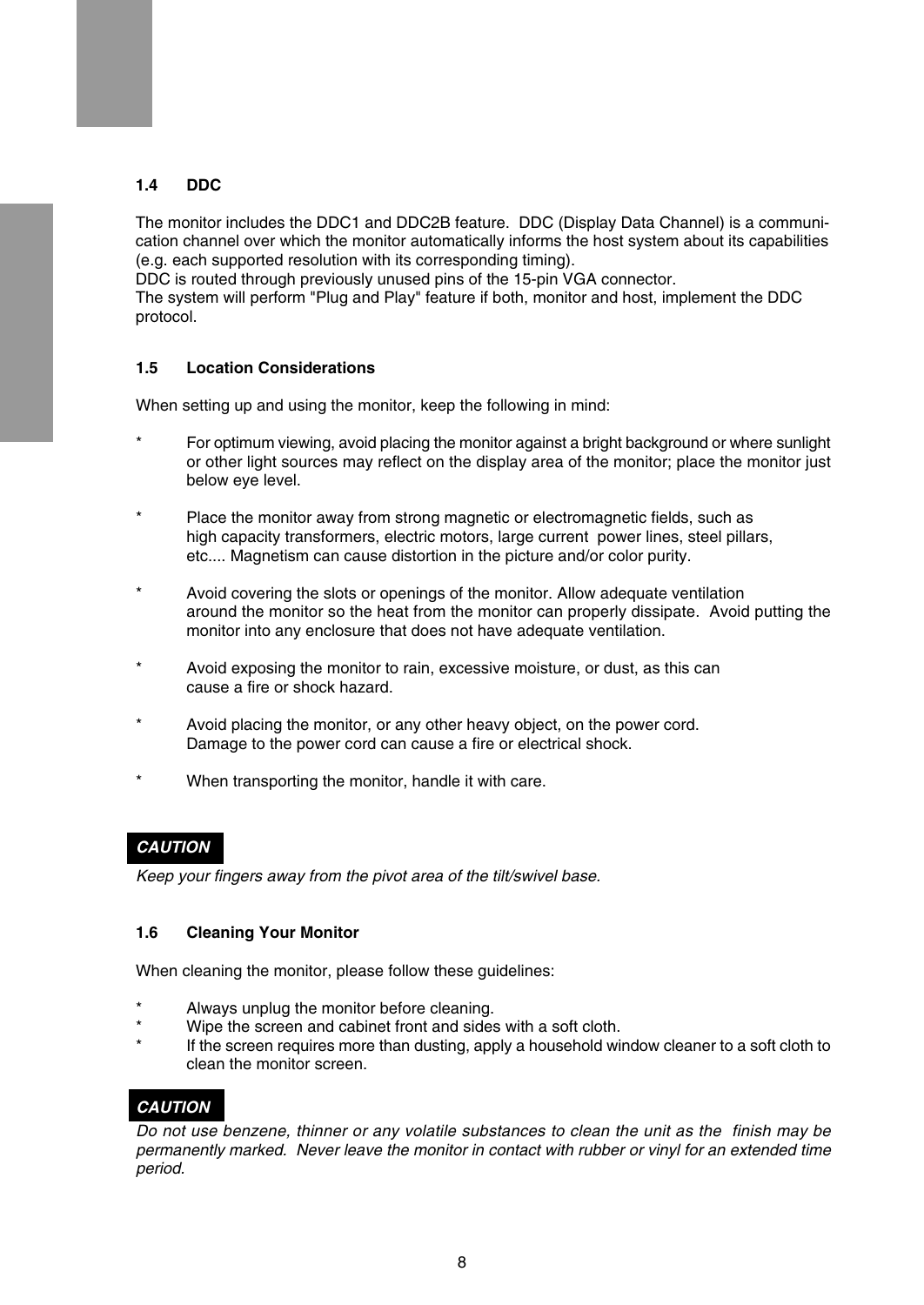#### **1.7 Unpacking**

After you unpack the box you should have all of the items indicated in Figure 1. Save the box and packing materials in case you ship or transport the monitor. Complete and mail in warranty cards.



#### **1.8 Tilt/Swivel Base**

The monitor comes with a tilt/swivel base. This enables you to position the monitor to the best angle and tilt for maximum viewing comfort.

#### **Screen Position Adjustment**

Adjust the tilt and rotation of the monitor by placing your hands at opposite sides of the case, as shown in Figure 2. You can adjust the monitor 45 degrees right or left, 10 degrees up or 5 degrees down, as shown below.



Figure 2.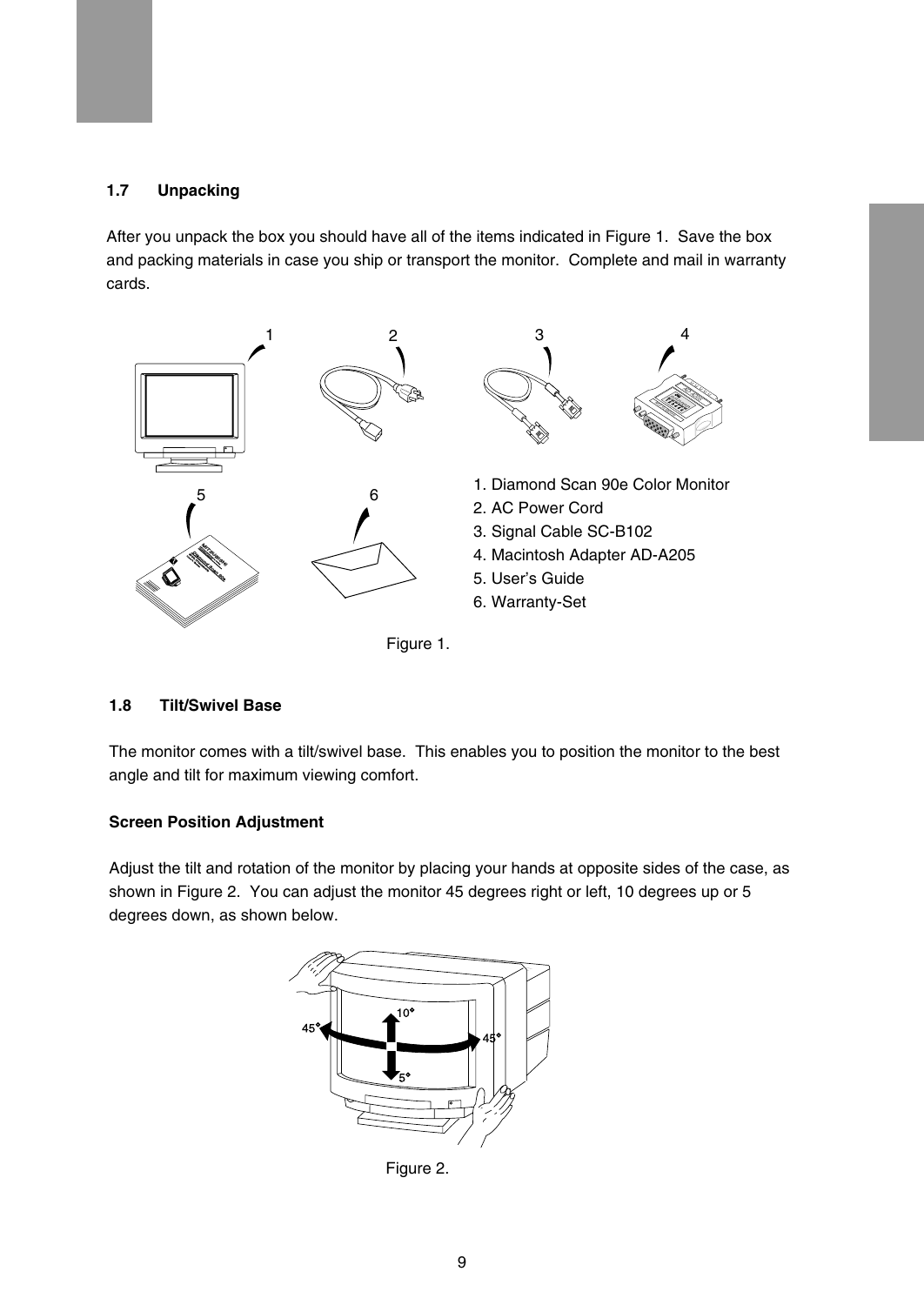#### **1.9 Quick Operation Chart**

To summarize the steps in connecting your computer and adapter with Diamond Scan 90e color monitor and setting the necessary controls and switches, refer to the chart below.

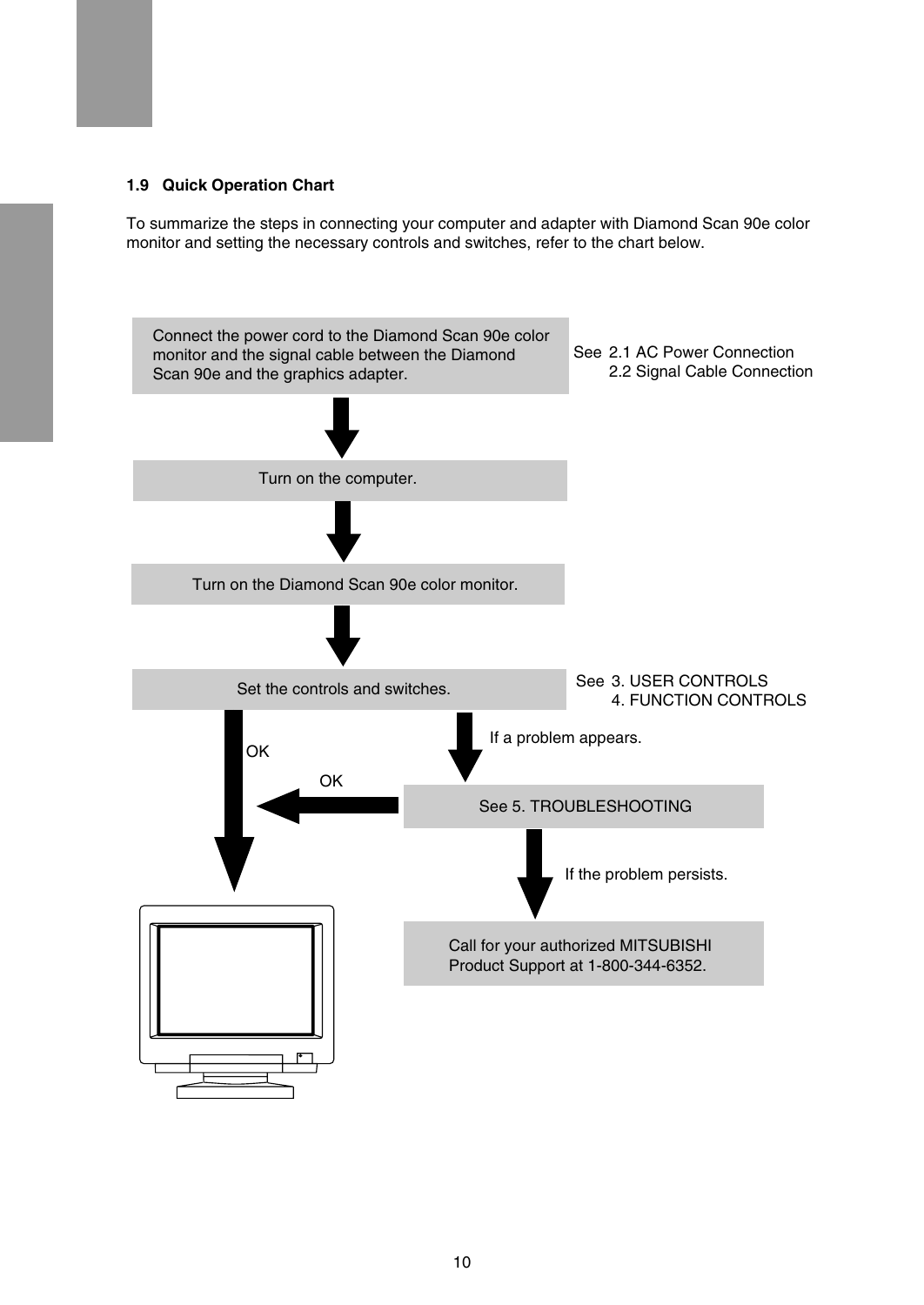### **2 CONNECTING THE MONITOR**

On the back of the monitor are four plug-in connections: one for the AC power cord, DB9-15P connector, BNC connector for video and a DIN-8P connector for the optional USB-unit.

#### **2.1 AC Power Connection**

One end of the AC power cord is connected into the AC power connector on the back of the monitor. The other end is plugged into a properly grounded three-prong AC outlet. The monitor's auto-sensing power supply can automatically respond to the power supply input of 100- 240V AC and 50/60Hz.

#### **2.2 Signal Cable Connection**

The attached video signal cable provides a DB9-15P connector for the VGA compatible analog RGB outputs on your computer. The RGB signal may be derived from an IBM® PS/2, or compatible Apple Macintosh built-in video. Most third party color cards can also be interfaced using the free Mitsubishi Apple adaptor available from your dealer.

#### **2.2.1 Connecting to Any IBM VGA Compatible System**

Figure 3 shows the SC-B102 cable connection to the Video Graphics Array (VGA) port in an IBM Personal System/2® Model 50, 60, 70 and 80, or any VGA compatible system.

- 1. Power off, the monitor and the computer.
- 2. Connect the one end of the SC-B102 cable to the DB9-15P connector on the VGA controller card.
- 3. Connect the other end of the SC-B102 cable to the DB9-15P receptacle on the back of the monitor.
- 4. Power on the computer, then the monitor.
- 5. After using the system, power off the monitor, then the computer.



#### Figure 3.

#### **CAUTION**

The socket-outlet shall be installed near the equipment and shall be easily accessible. During servicing, disconnect the plug from the socket-outlet.

Méme si le moniteur est mis hors tension il reste toujours alimenté. La prise secteur devrait ainsi ètre facilement accssible en cas d'urgence.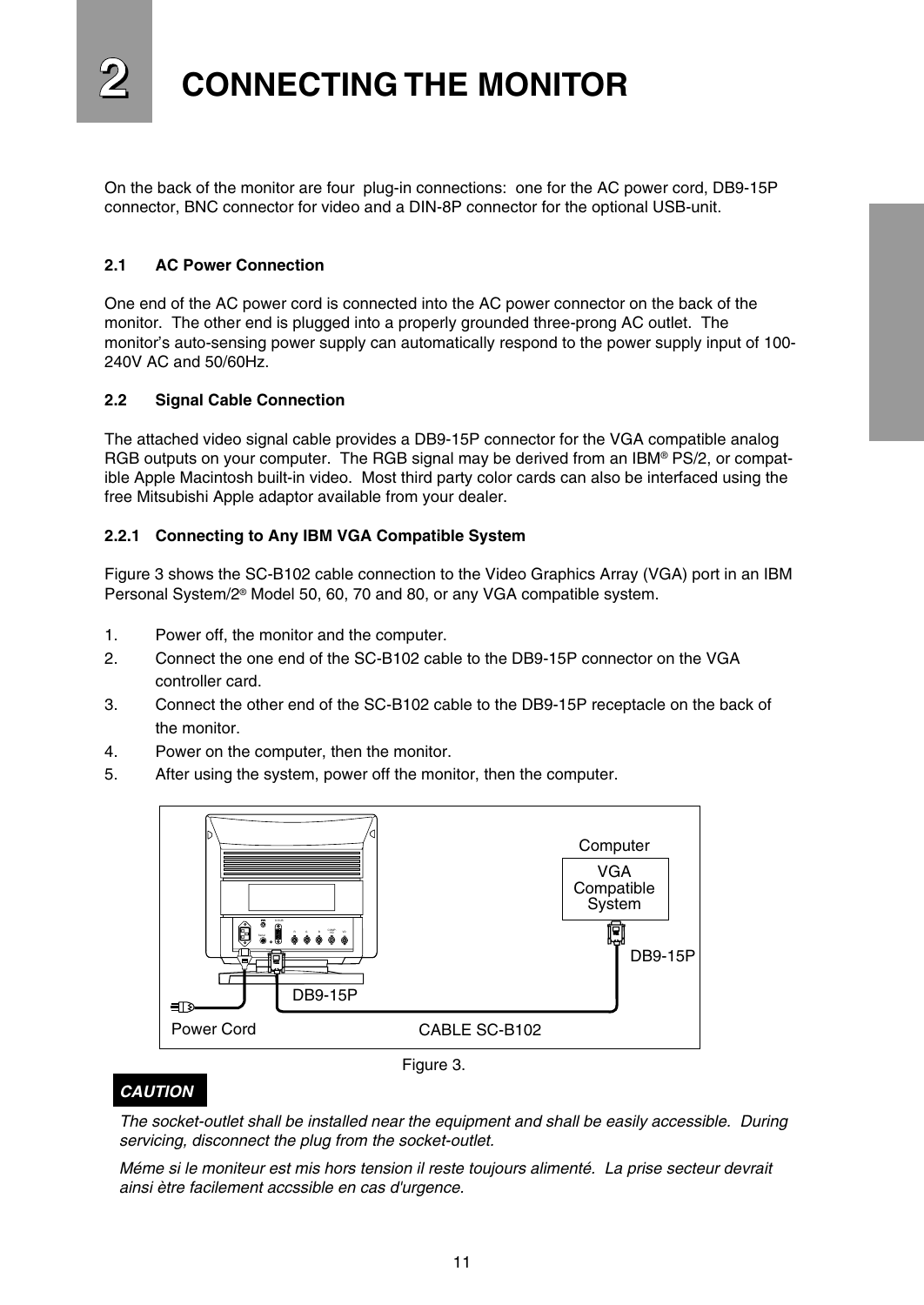#### **2.2.2 Connecting to An Apple Macintosh Centris, Quadra, and Apple Macintosh II Family**

Figure 4 shows the SC-B102 cable and AD-A205 Adapter to the video port in an Apple Macintosh.

- 1. Power off, both the monitor and the computer.
- 2. Set the DIP switches of Macintosh Adapter according to the setting chart. (See 7.4 Macintosh Adapter AD-A205 settings)
- 3. Connect the 15-pin (DB-15P) end of the AD-A205 Adapter to the straight 15-pin connector on the Macintosh video port on the CPU or on the video board.
- 4. Connect the sub-miniature 15-pin (DB9-15P) end of AD-A205 Adapter to the SC-B102 cable.
- 5. Connect the other end of the SC-B102 cable to the DB9-15P receptacle on the back of the monitor.
- 6. Power on the Macintosh, then the monitor.
- 7. After using the system, power off the monitor, then the Macintosh.



Figure 4.

#### **2.2.3 Connecting to a Unix Workstation & Third Party Graphics Card**

Figure 5 shows the SC-B102 or "75 $\Omega$ " coaxial cable (not supplied) connection to the graphics video card (PC-CAD and workstation).

- 1. Power off, both the monitor and the computer.
- 2. Connect one end of the SC-B102 cable or the "75 $\Omega$ " coaxial cable to the output connector on the CPU, or on the video board.
- 3. Connect the other end of the SC-B102 cable or the "75  $\Omega$ " coaxial cable to the DB9-15P receptacle or the BNC receptacles on the back of the monitor.
- 4. Power on the computer, then the monitor.
- 5. After using the system, power off the monitor, then the computer.



Figure 5.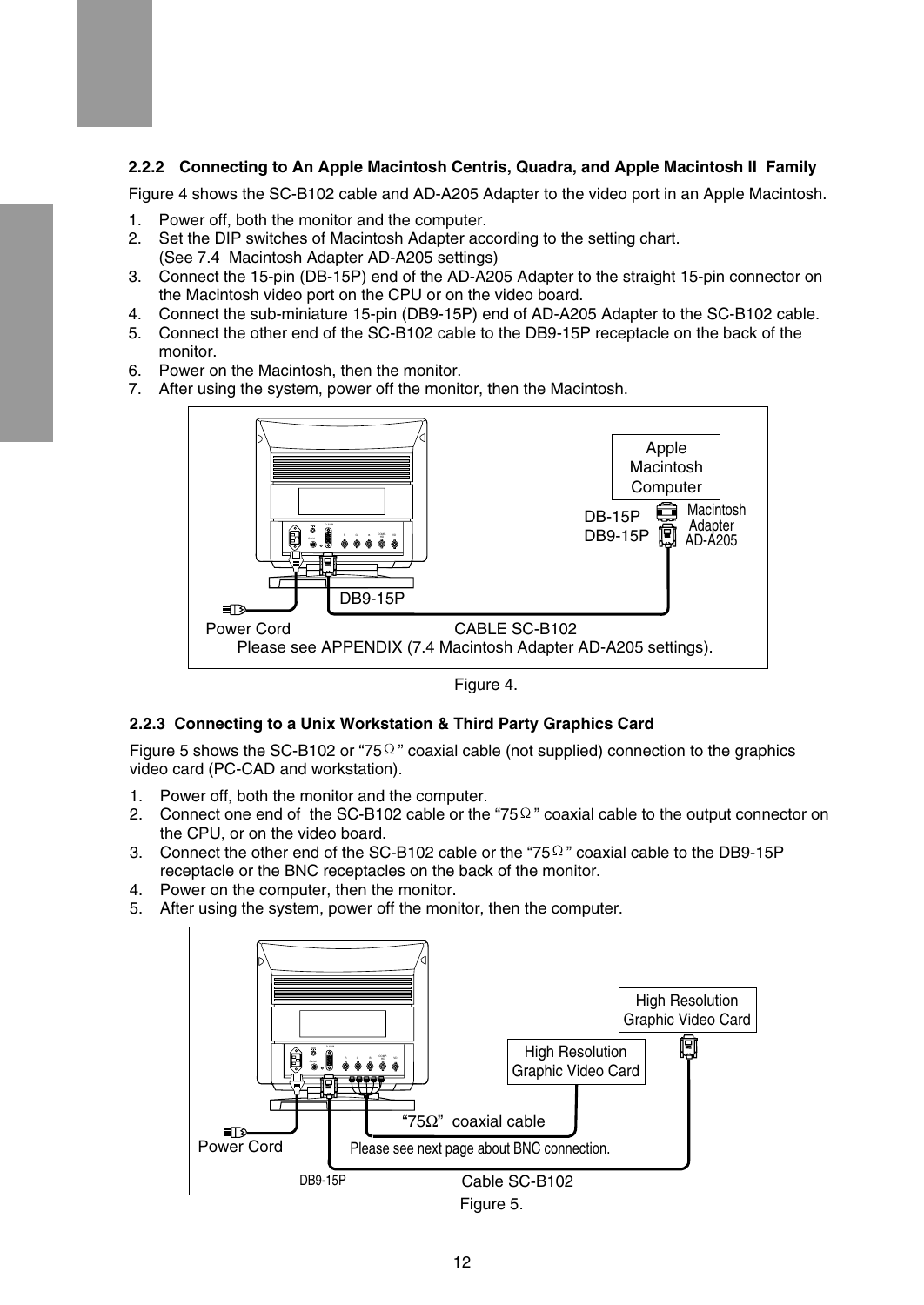#### **BNC CONNECTION**

(1) IN CASE OF A COMPOSITE SYNC ON GREEN VIDEO SIGNAL (SYNC ON GREEN): Connect the R, G and B video signals to the BNC receptacles on the back of the monitor.



(2) IN CASE OF EXTERNAL COMPOSITE SYNC SIGNAL: Connect the R, G and B video signals and the Composite sync signal to BNC receptacles on rear panel, respectively.



(3) IN CASE OF SEPARATE HORIZONTAL AND VERTICAL SYNC SIGNALS: Connect the R, G and B video signals and the horizontal and vertical sync signals to the BNC receptacles on the rear panel.

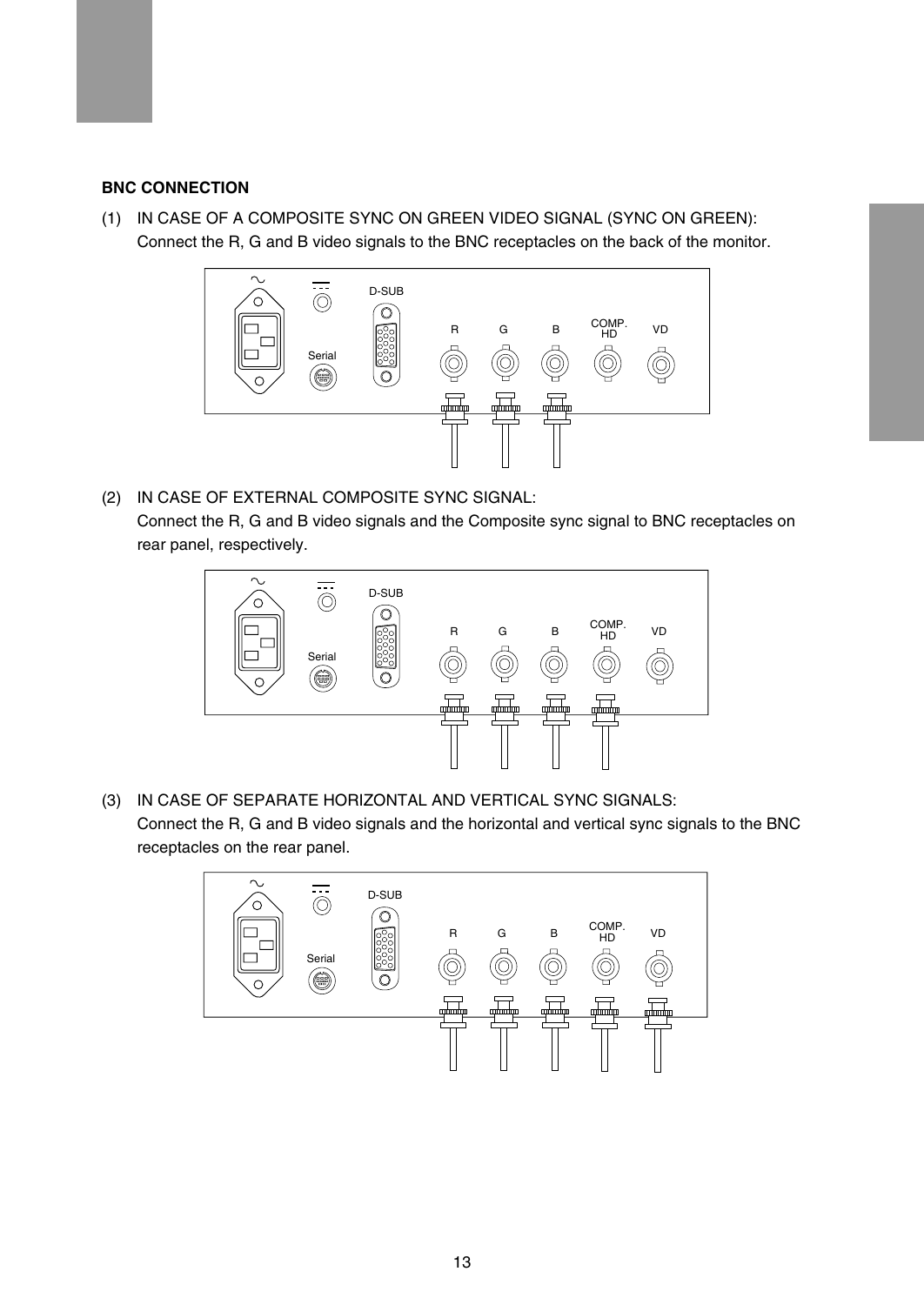

### **3 USER CONTROLS**

#### **3.1 Control Names**

See Figure 6 and 7 for the location of the following user controls and indicators. Each control is identified by number and is described individually on page 14.



Figure 6

#### **3.2 Function**

- 1. **POWER SWITCH:** A push-on push-off switch for AC power.
- 2. **POWER-ON INDICATOR:** This indicator illuminates Green when AC power is on or Standby mode, and illuminates Amber when suspend or power-off mode.
- 3. **INPUT CONNECTOR SELECT BUTTON:** Push the BNC/D-SUB button to select the input signal BNC or D-SUB.
- 4. **OSD OFF BUTTON:** A push type button that is used to turn off the OSD.
- 5. **FUNCTION SELECT BUTTONS:** Push the select buttons to choose one of the functions that is superimposed on the display screen.
- 6. **FUNCTION ADJUST BUTTONS:** Push the adjust buttons to adjust the image on the screen that is selected via the function select buttons.
- 7. **DEGAUSS BUTTON:** A push type button that is used to eliminate possible color shading or impurity.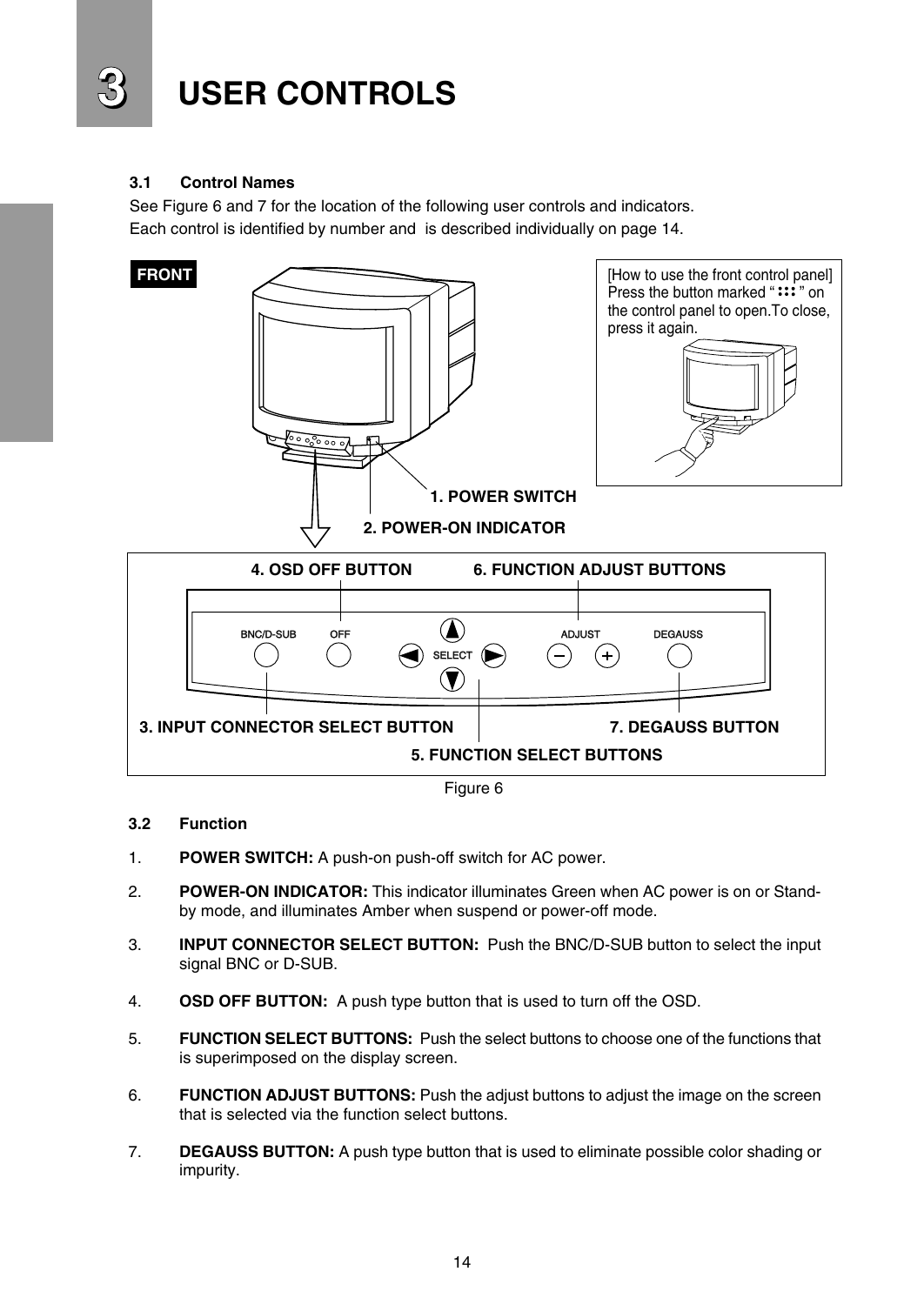



8. **SERIAL INTERFACE CONNECTOR:** The monitor has a DIN-8P connector for serial interface communication. This connector will be used for optional USB unit. For the information about connecting, please refer to the instruction which is included in each optional kit.

For further information about the optional USB kit, please contact your authorized MITSUBISHI dealer.

#### 9. **DC POWER OUTPUT CONNECTOR:**

**CAUTION**

Do not connect the DC power connector with any models except MITSUBISHI USB unit.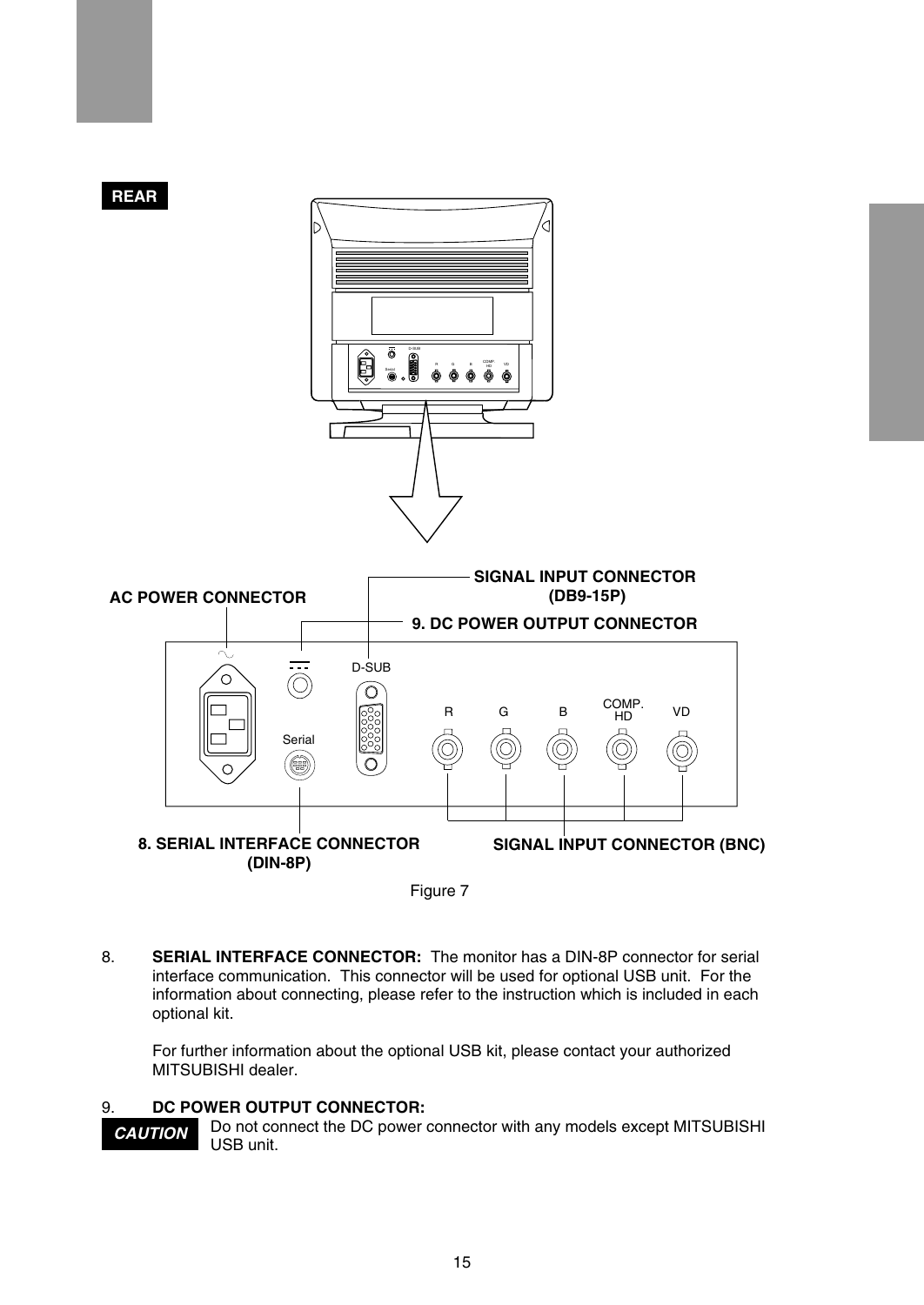### **4 OSD(On Screen Display) FUNCTIONS**

- (1) **CONTRAST:** Adjusts to the desired contrast level.
- (2) **BRIGHTNESS:** Adjusts to the black level of the screen.
- (3) **COLOR-TEMPERATURE:** Adjusts the color temperature of the screen image.
- (4) **INFORMATION:** Indicate current Scanning frequency and input Video signal port (signal connector)
- (5) **H-SIZE (Horizontal Size):** Controls the horizontal size of the image on the screen.
- (6) **H-PHASE (Horizontal Position):** Controls the horizontal position of the image on the screen.
- (7) **V-SIZE (Vertical Size):** Controls the vertical size of the image on the screen.
- (8) **V-POSITION (Vertical Position):** Controls the vertical position of the image on the screen.
- (9) **SIDE-BOW (Pincushion or Bow Amplitude):** Straightens the left and right sides of the screen image.
- (10)**KEY STONE:** Adjusts the parallelism of the left and right sides of the screen image.
- (11)**PIN-BALANCE:** Adjusts the curvature of the left and right sides of the screen image.
- (12)**KEY-BALANCE:** Adjusts the vertical slant or tilt of the screen image.
- (13)**H-MOIRE:** Adjusts the horizontal moire level on the screen.
- (14)**V-MOIRE:** Adjusts the vertical moire level on the screen.
- (15)**ROTATION:** Adjusts the rotation or twist of the picture.
- (16)**GEOMETRY-RESET:** Restore to factory preset following mode; H-SIZE, H-PHASE, V-SIZE, V-POSI, SIDE-BOW, KEY STONE, PIN-BALANCE, KEY-BALANCE.
- (17)**POWER-SAVE (ON/OFF):** When adjusting ON, reduces the power consumption of the monitor when not in use.
- (18)**VIDEO LEVEL:** Selects video levels 1.0V or 0.7V.
- (19)**CLAMP-POSITION:** Use this function to eliminate excessive green or white background that may occur when both Sync-On-Green and external sync signals are applied to the monitor.
- (20)**USB PORT SELECT:** Control upstream connection with using optional USB unit KT-X406.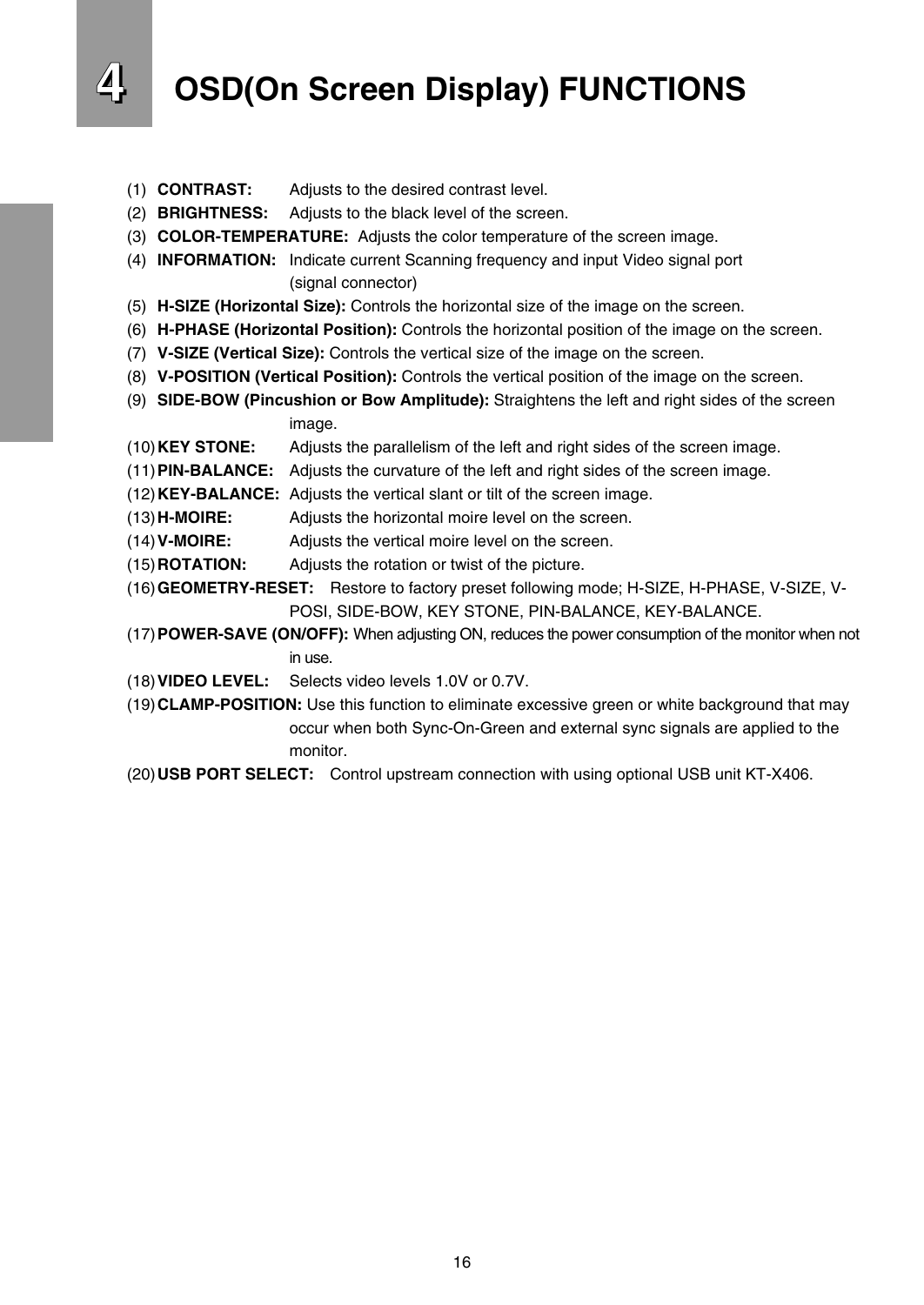#### **4.1 Operation**

Press any select button and control indicators will be superimposed on the display screen called 1st layer.

Refer to Figure 6 for the location of the monitor function ( $\bigodot$   $\bigodot$   $\bigodot$ ) controls. Press the select buttons to choose one of the following controls.

The indication of a function symbol changes to blue.

When selected the function symbol of above OSD, press the adjust button ( $\oplus$  or  $\ominus$  ), the OSD screen changes to following called 2nd layer. Then you can adjust each function by  $\widehat{P}(\widehat{\})$ buttons.

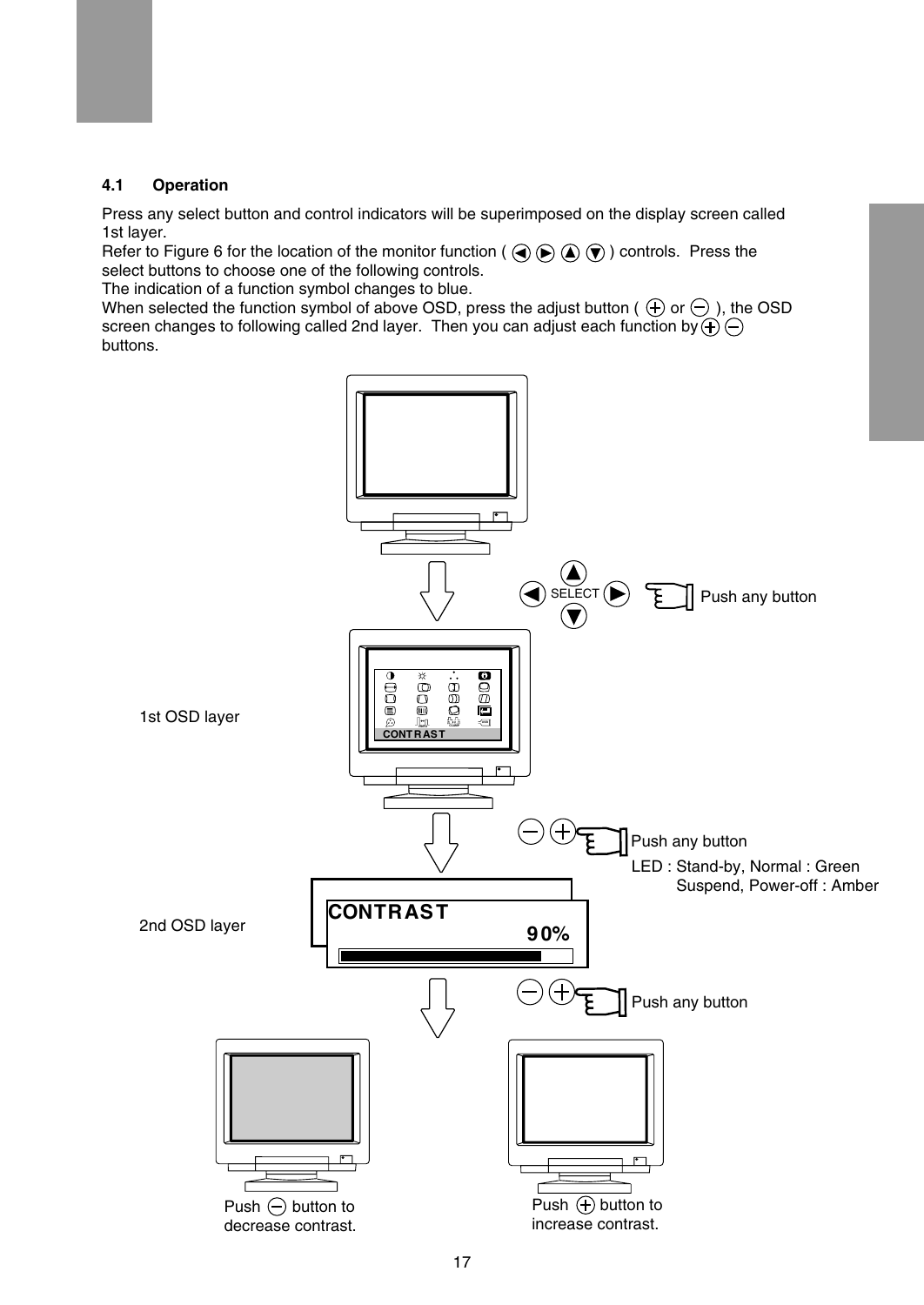

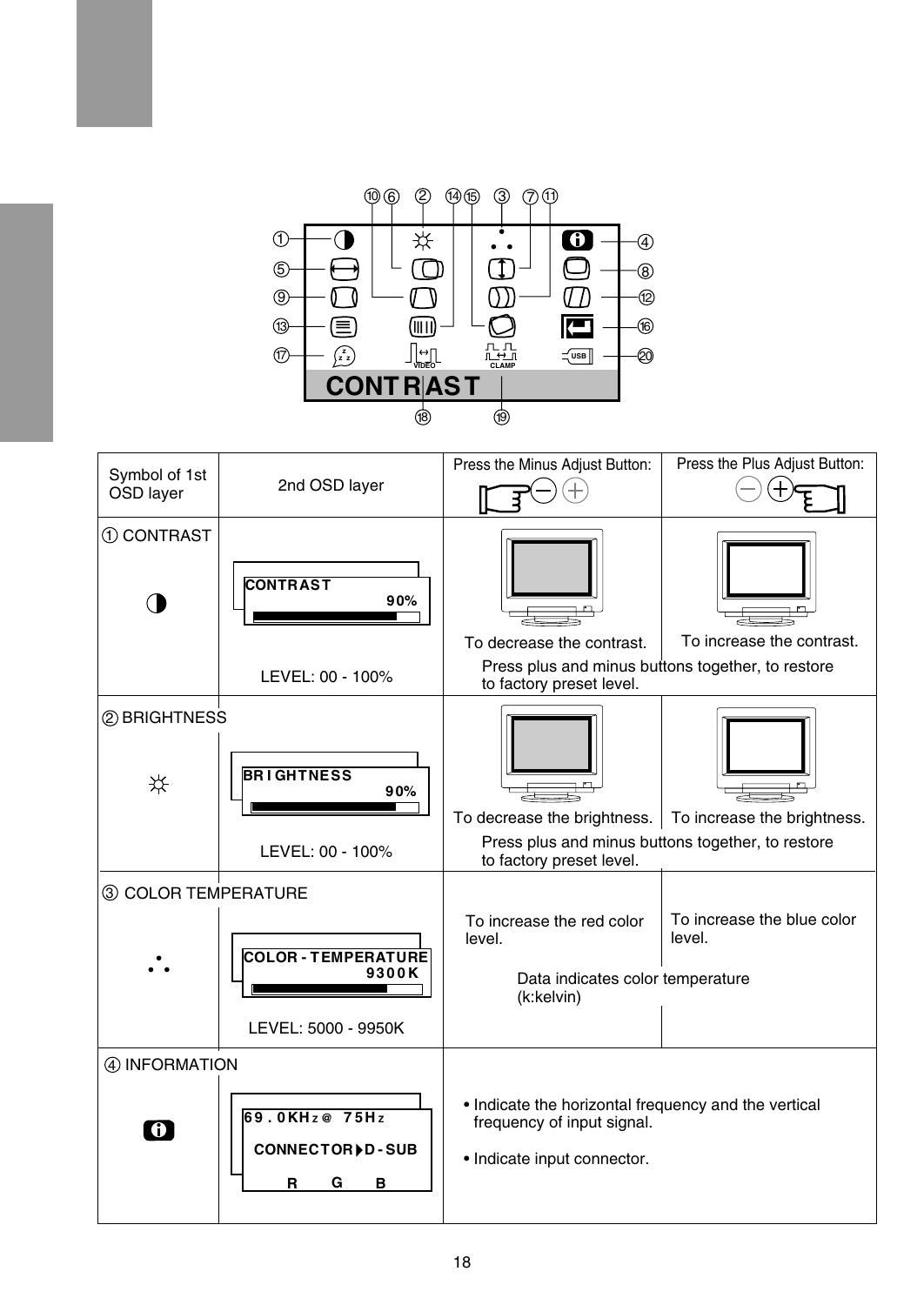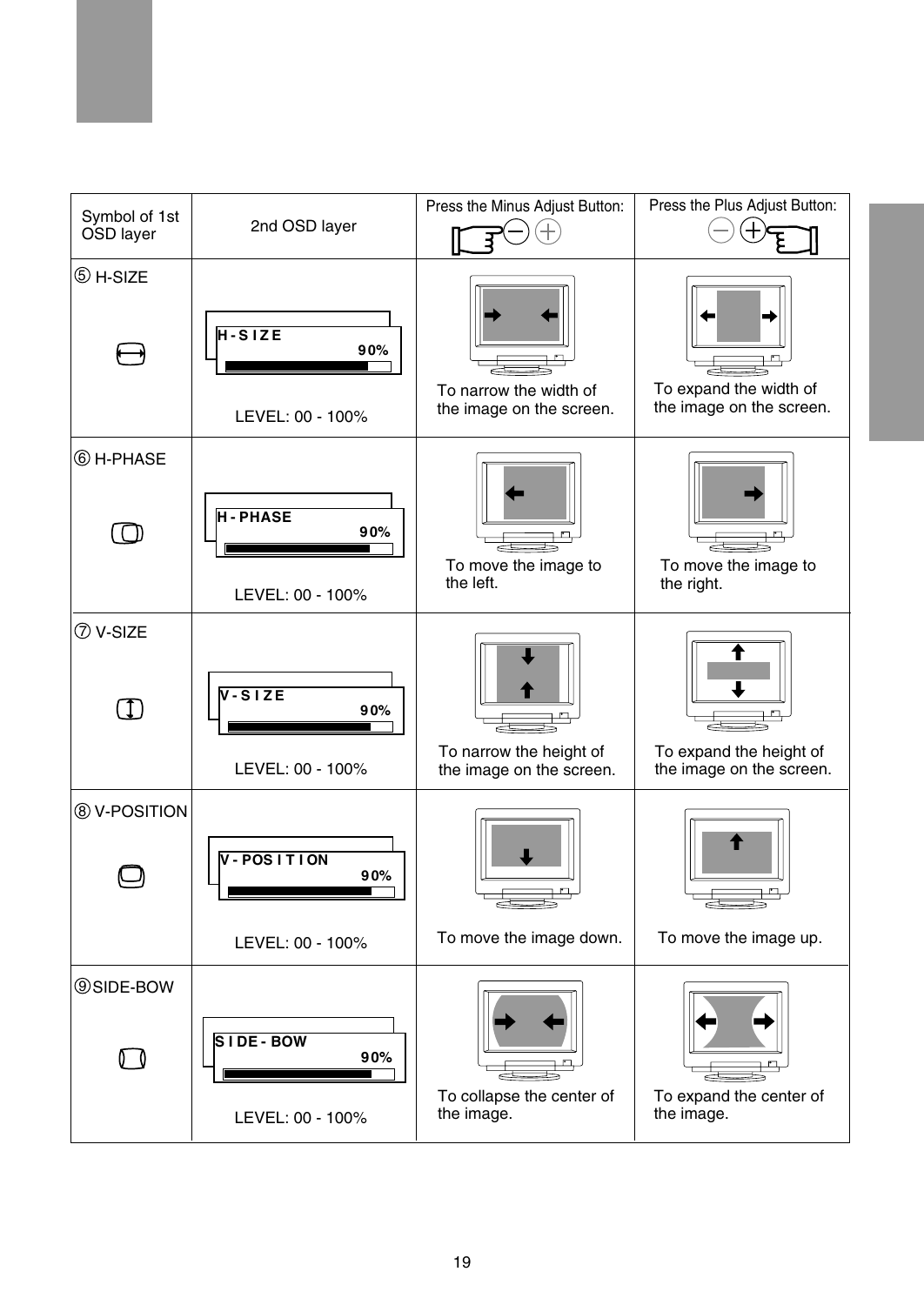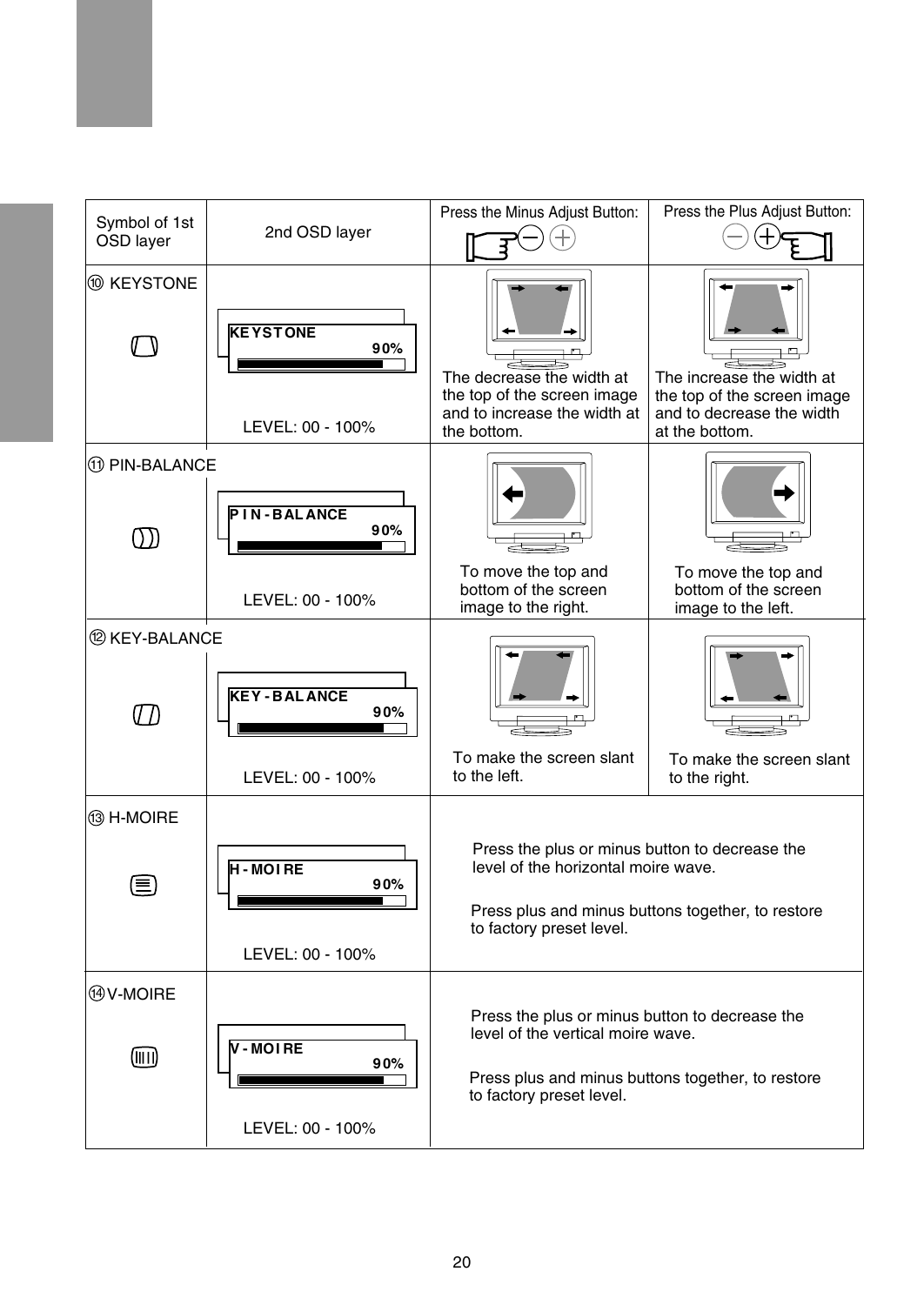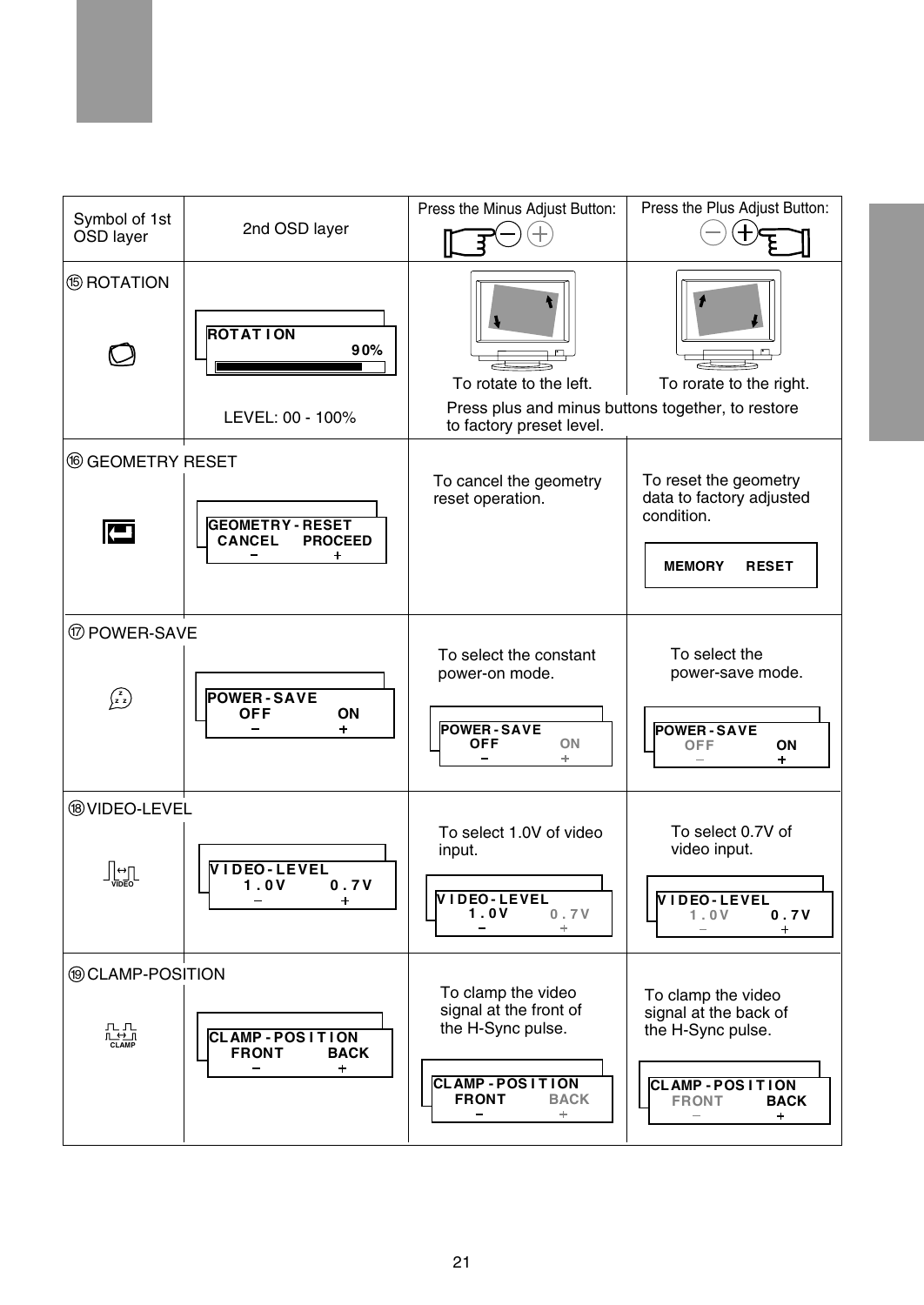| Symbol of 1st<br>OSD layer      | 2nd OSD layer                                                                                          | Press the Minus Adjust Button:                                                                                                                               | Press the Plus Adjust Button:                       |
|---------------------------------|--------------------------------------------------------------------------------------------------------|--------------------------------------------------------------------------------------------------------------------------------------------------------------|-----------------------------------------------------|
| @ USB PORT SELECT<br>$\leq$ USB | USB STATUS<br><b>PLEASE CHECK</b><br><b>MONITOR</b><br><b>CONNECTION OR</b><br><b>USB IS SUSPENDED</b> | This "USB PORT SELECT" is prepared for optional<br>part "USB-unit KT-X406" installed only.<br>For installing USB-unit, please read the manual of<br>USB kit. | Attention OSD screen is displayed without USB unit. |

ଥ) ADJUST LOCK

1. Press the right of select button and minus of adjust button together, the "ADJUST LOCK" screen appears.



2. Press the plus button to lock on the OSD, and "LOCKED" character is indicated on 1st layer. You can operate OSD menu only CONTRAST, BRIGHTNESS and INFORMATION.



3. Press the minus button to lock off the OSD. You can operate OSD and all can be selected menu again.

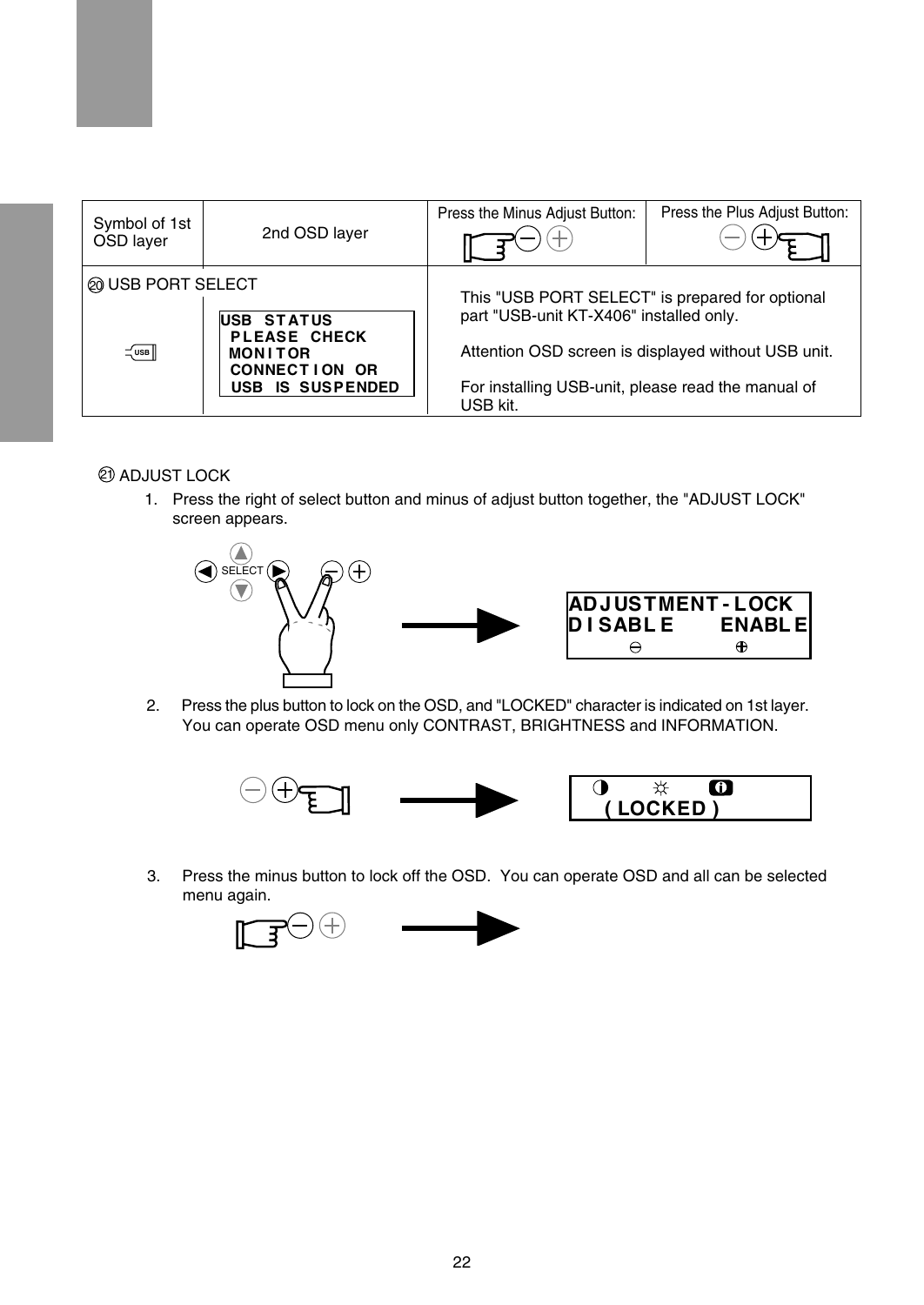#### **4.2 POWER SAVE**

#### **NOTE**

When the monitor has no sync signal or incorrect connection and the signal frequency is out of range, the following CAUTION comes on the screen. Check input signal, signal cable connection and signal frequency.

#### When POWER SAVE is OFF and there is no sync signal, the following screen is displayed. **2. POWER SAVE IS ON** When signal frequency is out of range, the following screen(ex. 96.8kHz/73Hz timing input) is displayed. **3. POWER SAVE IS ON OR OFF** (1) When POWER SAVE is ON and there is no sync signal, the following screen is displayed for 5 seconds. (2) Before 2 seconds POWER SAVE function works, the following screen is displayed. The power on indicator illuminates to change Amber. **1. POWER SAVE IS OFF ATTENT I ON NO S I GNAL PLEASE CHECK I NPUT S I GNAL OR CONNECT I ON . ATTENT I ON NO S I GNAL PLEASE CHECK I NPUT S I GNAL OR CONNECT I ON . POWER SAVE ATTENT I ON S I GNAL F REQUENCY PLEASE CHANGE I S OUT OF RANGE .**

**S I GNAL T I M I NG .**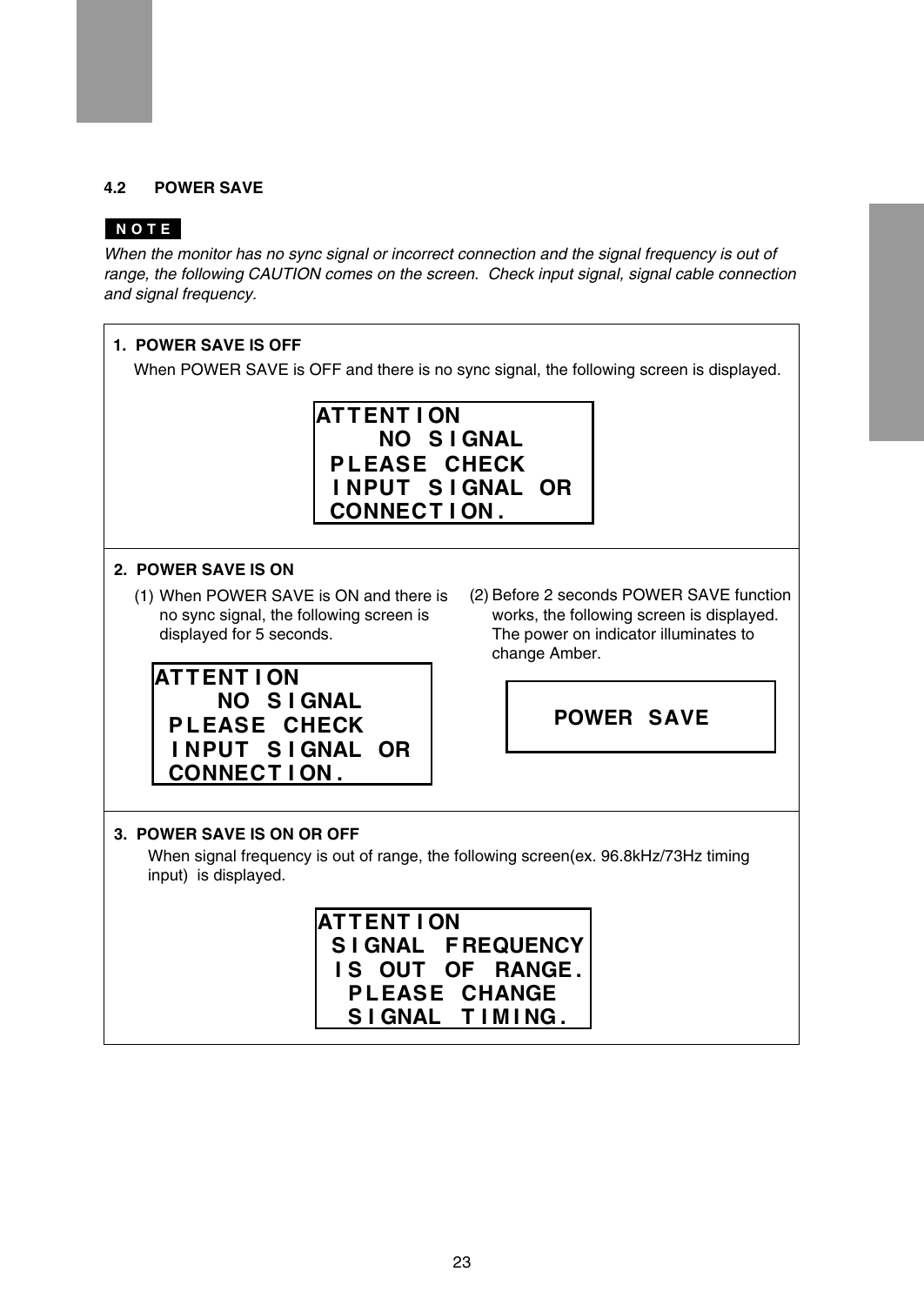

Before calling your Authorized Product Support, please check that the items below are properly connected or set.

In case of using a non-standard signal, please check the pin assignments and the signal timing of your computer with the specification outlined in SPECIFICATION 6 and APPENDIX 7.

|                                  | <b>PROBLEM</b>                                                                     | <b>ITEMS TO CHECK</b>                                                                                                                                                                                                                                                                                                                                                                                    | <b>LOCATION</b>                                                                                                                  |  |  |
|----------------------------------|------------------------------------------------------------------------------------|----------------------------------------------------------------------------------------------------------------------------------------------------------------------------------------------------------------------------------------------------------------------------------------------------------------------------------------------------------------------------------------------------------|----------------------------------------------------------------------------------------------------------------------------------|--|--|
|                                  | LED<br>On-Green                                                                    | • Contrast and brightness controls.                                                                                                                                                                                                                                                                                                                                                                      | Front (Adjust to the<br>maximum brightness or<br>push the reset button)                                                          |  |  |
| <b>No</b>                        | <b>LED</b><br>Off                                                                  | • Power switch.<br>• AC power cord disconnected.                                                                                                                                                                                                                                                                                                                                                         | • Front<br>Rear                                                                                                                  |  |  |
| picture                          | LED<br>On-Amber                                                                    | · Signal cable disconnected.<br>• BNC cables are misconnected or the green<br>cable is disconnected.<br>• Computer power switch.<br>• Power management function is active.                                                                                                                                                                                                                               | Rear<br>Check the graphics<br>adapter and cables<br>Computer<br>$\bullet$<br>Check the power manage-<br>ment function. (see P23) |  |  |
| Abnormal                         | Un-stable<br>picture                                                               | · BNC cables are misconnected.<br>• Input signal frequency range is disagreement.<br>CGA MODE is not available.<br>MDA MODE is not available.<br>EGA MODE is not available.                                                                                                                                                                                                                              | $\cdot$ Rear<br>Check the specification of<br>graphics adapter and<br>monitor                                                    |  |  |
| picture                          | No green<br>color with<br><b>BNC</b>                                               | · BNC cables are misconnected.<br>(Green and composite sync. connection is<br>reversed)                                                                                                                                                                                                                                                                                                                  | $\bullet$<br>Rear                                                                                                                |  |  |
| size                             | Display is missing,<br>center shifts, or<br>too small or too<br>large of a display | • Adjust H.SIZE, V.SIZE, H.PHASE, and<br>V.POSITION with non-standard signals<br>. Monitor may not be able to get full-screen image<br>depend on signal. In this case, please select other<br>resolution, or other vertical refresh timing.<br>• Make sure you wait a few seconds after adjusting<br>the size of the image before changing or discon-<br>necting the signal or powering OFF the monitor. | • Front (OSD)<br>• Front (OSD)                                                                                                   |  |  |
|                                  | Display is not stable                                                              | · BNC cables are misconnected.                                                                                                                                                                                                                                                                                                                                                                           | Rear                                                                                                                             |  |  |
| Display is dark<br>or too bright |                                                                                    | . Input video signal level select is not at the<br>appropriate position for your graphics adapter<br>output.(0.7V or 1.0Vp-p)                                                                                                                                                                                                                                                                            | • Front (OSD)                                                                                                                    |  |  |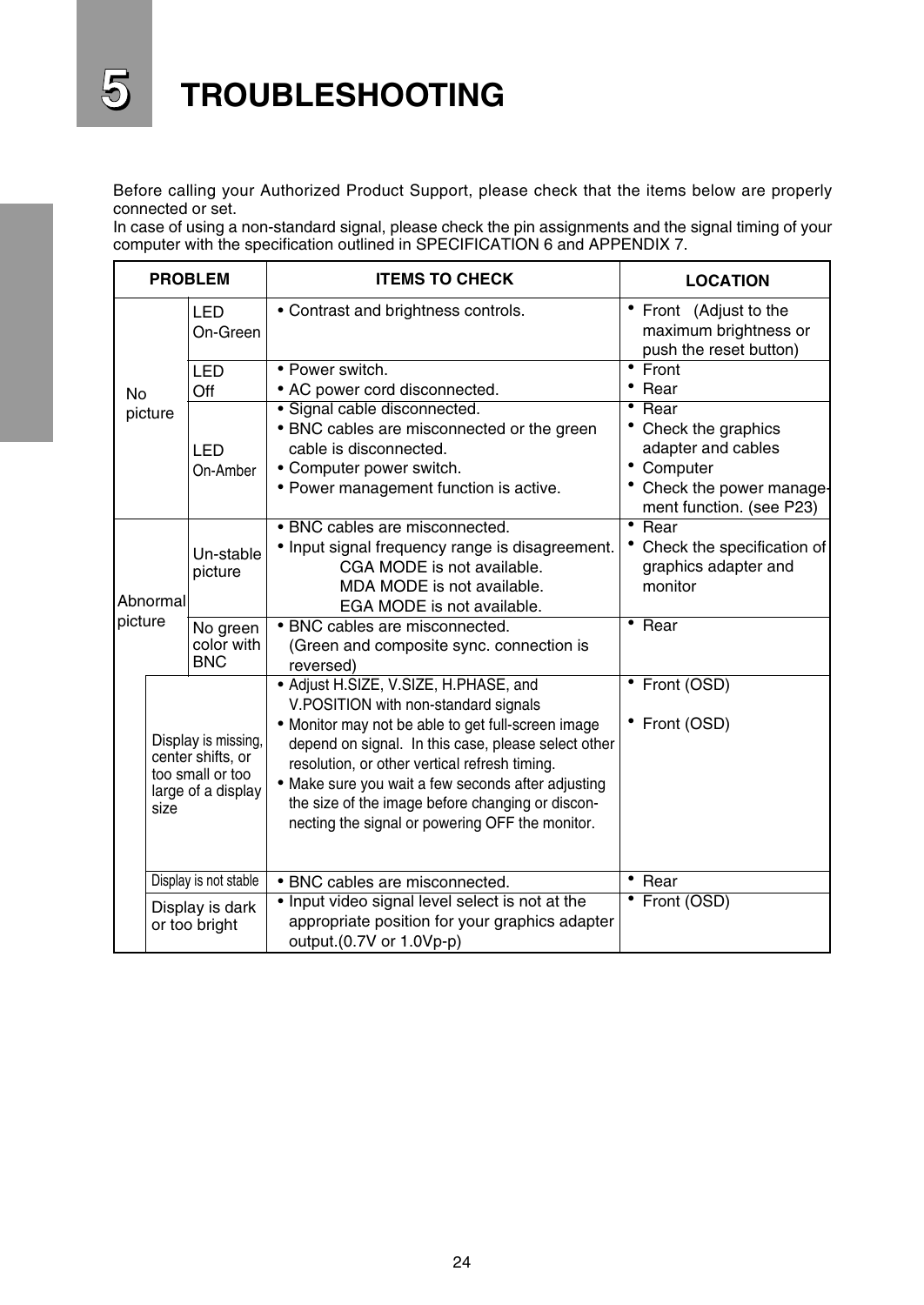## **6 SPECIFICATIONS**

|                         | <b>Size</b>                                   | 49.5cm/19" (46cm/18" Diagonal Viewable Image)                                     |
|-------------------------|-----------------------------------------------|-----------------------------------------------------------------------------------|
|                         | Mask type                                     | <b>Shadow Mask</b>                                                                |
|                         | Gun                                           | In-line                                                                           |
|                         | Deflection angle                              | $100^\circ$                                                                       |
| <b>CRT</b>              | Phosphors                                     | Red, Green, Blue EBU                                                              |
|                         |                                               | (medium short persistence) Crystal pigment                                        |
|                         | Dot pitch                                     | $0.25$ mm                                                                         |
|                         | <b>Face Plate</b>                             | Anti-glare, Anti-reflection and Anti-static coating                               |
|                         | Focusing method                               | Double Quadrupole-Dynamic Astigmatism                                             |
|                         |                                               | and Focus system (DQ-DAF)                                                         |
| <b>INPUT SIGNAL</b>     | Video                                         | 0.7 and 1.0Vp-p analog RGB                                                        |
|                         | Sync                                          | Sync. on Green or separated H, V                                                  |
|                         |                                               | sync. or Composite sync                                                           |
| <b>INTERFACE</b>        | Input Connector                               | 5BNC, DB9-15P, DIN-8P(for USB kit)                                                |
|                         | Input Impedance                               | 75 $\Omega$ (video), 1k $\Omega$ (sync)                                           |
| <b>SCANNING</b>         | Horizontal                                    | 30 - 95kHz                                                                        |
| <b>FREQUENCY</b>        | Vertical                                      | $50 - 152$ Hz                                                                     |
| <b>RESOLUTION (HxV)</b> |                                               | 1600dots x 1200lines Non-Interlaced maximum addressable resolution format at 75Hz |
| <b>WARM-UP TIME</b>     |                                               |                                                                                   |
|                         | 30 minutes to reach optimum performance level |                                                                                   |
| <b>BRIGHTNESS</b>       |                                               | 100cd/ $m^2$ , standard full white video signal at 9300K + 8MPCD                  |
| VIDEO AMPLIFIER         | 50Hz - 150MHz (typ.)                          |                                                                                   |
| <b>BLANKING TIME</b>    | Horizontal                                    | $2.3$ $\mu$ sec (typ.)                                                            |
|                         | Vertical                                      | 500 μsec (typ.)                                                                   |
| <b>DISPLAY SIZE</b>     | 340mm x 255mm (typ.)                          | ratio 4:3, e.g. 1600dots x 1200lines                                              |
| COLOR                   | $5000 \sim 9950K$                             |                                                                                   |
| POWER SOURCE            | 100-240VAC ±10%                               | 50/60Hz 150W (typ.)                                                               |
|                         | < 130W (typ.: without USB-Unit KT-X406) >     |                                                                                   |
| <b>OPERATING</b>        | Temperature                                   | $5 - 35^{\circ}$ C                                                                |
| <b>ENVIRONMENT</b>      | Humidity                                      | 10 - 90%RH (without condensation)                                                 |
| <b>CABINET</b>          | (W)18.5inch x (H)18.5inch x (D)16.1inch       |                                                                                   |
|                         | (W)470mm x (H)468mm x (D)408 mm               |                                                                                   |
| <b>WEIGHT</b>           | 22.5kg (49.6lbs.)                             |                                                                                   |
| TILT/SWIVEL             | <b>Tilt Angle</b>                             | $-5^{\circ} - +10^{\circ}$                                                        |
| <b>BASE</b>             | Swivel Angle                                  | ±45°                                                                              |
|                         | Safety                                        | UL1950 (UL), CSA C22.2 No.950 (C-UL)                                              |
|                         |                                               | EN60950 (TÜV-GS)                                                                  |
|                         | <b>EMC</b>                                    | FCC Class-B, DOC Class-B                                                          |
|                         |                                               | EN55022 Class-B, VCCI Class-2                                                     |
|                         |                                               | EN50082-1, EN61000-3-2, EN61000-3-3                                               |
| <b>REGULATIONS</b>      | X-Ray                                         | DHHS, HWC                                                                         |
|                         |                                               | Röv vom 8.1, 1987                                                                 |
|                         | Other                                         | CE-Marking, MPR-II                                                                |
|                         |                                               | ISO 9241-3, ISO 9241-8 (TÜV-ERGO)                                                 |
|                         |                                               | <b>TCO '95</b>                                                                    |
|                         |                                               | ZH1/618 (TÜV-GS)                                                                  |
|                         |                                               | International Energy Star Program                                                 |
|                         |                                               | Guidelines for the Suppression of Harmonics                                       |
|                         |                                               | in Appliances and General-Use Equipment                                           |
|                         |                                               |                                                                                   |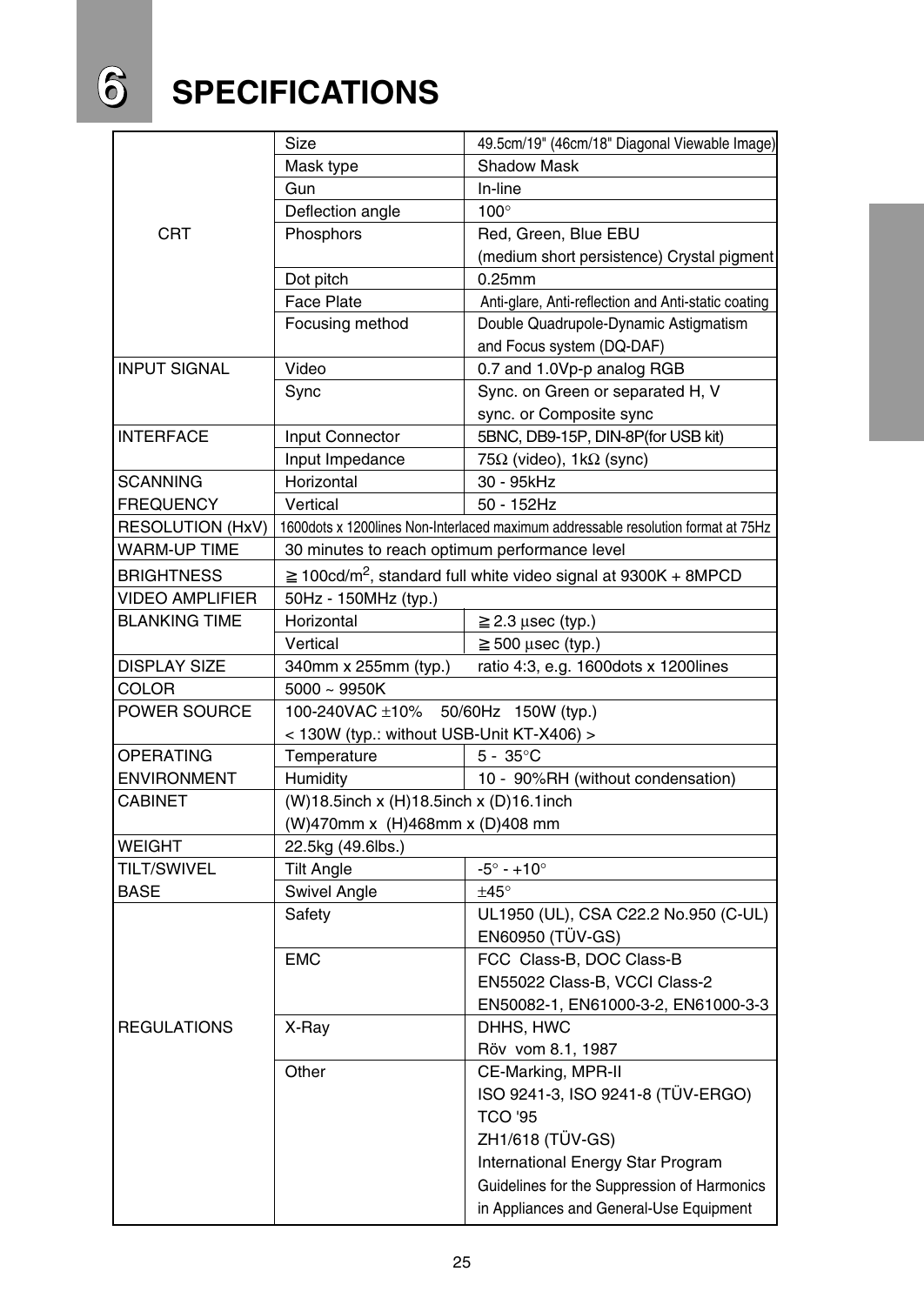#### **7.1 Monitor Signal Input Connector (DB9-15P)**

|                                                                                                  |                | <b>PIN ASSIGNMENT</b>              |
|--------------------------------------------------------------------------------------------------|----------------|------------------------------------|
|                                                                                                  | Pin No.        | Signal                             |
|                                                                                                  |                | <b>RED VIDEO</b>                   |
|                                                                                                  | $\overline{2}$ | <b>GREEN VIDEO</b>                 |
|                                                                                                  |                | or COMPOSITE SYNC with GREEN VIDEO |
| (Female)                                                                                         | 3              | <b>BLUE VIDEO</b>                  |
|                                                                                                  | 4              | <b>GROUND</b>                      |
| ඛ<br>5)<br>⋒<br>(4)<br>⊙<br><b>DB9-15P</b>                                                       | 5              | <b>DDC GROUND</b>                  |
| O<br>Q<br>⊙<br>◉<br>಄<br>(၅)<br>$^{\circ}$<br>$^{\circ}$<br>$^{\circ}$<br>$^{\circledR}$<br>t GD | 6              | <b>RED GROUND</b>                  |
|                                                                                                  | 7              | <b>GREEN GROUND</b>                |
| <b>MOUNTED ON THE REAR PANEL</b>                                                                 | 8              | <b>BLUE GROUND</b>                 |
|                                                                                                  | 9              | NC.                                |
|                                                                                                  | 10             | <b>SYNC GROUND</b>                 |
|                                                                                                  | 11             | <b>GROUND</b>                      |
|                                                                                                  | 12             | <b>SDA</b>                         |
| DDC<br>DISPLAY DATA CHANNEL                                                                      | 13             | <b>HORIZONTAL SYNC</b>             |
| <b>SERIAL DATA</b><br>SDA                                                                        |                | or COMPOSITE SYNC                  |
| SCL<br><b>SERIAL CLOCK</b>                                                                       | 14             | <b>VERTICAL SYNC(VCLK)</b>         |
| NO-CONNECTION<br>NC                                                                              | 15             | SCL                                |

#### **7.2 Serial Interface Input Connector (DIN-8P) For Serial Interface Function**



MOUNTED ON THE REAR PANEL

|         | <b>PIN ASSIGNMENT</b>        |
|---------|------------------------------|
| Pin No. | Signal                       |
|         | DTR (Data Terminal Ready)    |
| 2       | NC                           |
| 3       | <b>TXD (Transmited Data)</b> |
| 4       | <b>GND</b>                   |
| 5       | RXD (Receive Data)           |
| 6       | <b>GND</b>                   |
|         | $\overline{\text{NC}}$       |
|         | N <sub>C</sub>               |

NC......................... NO-CONNECTION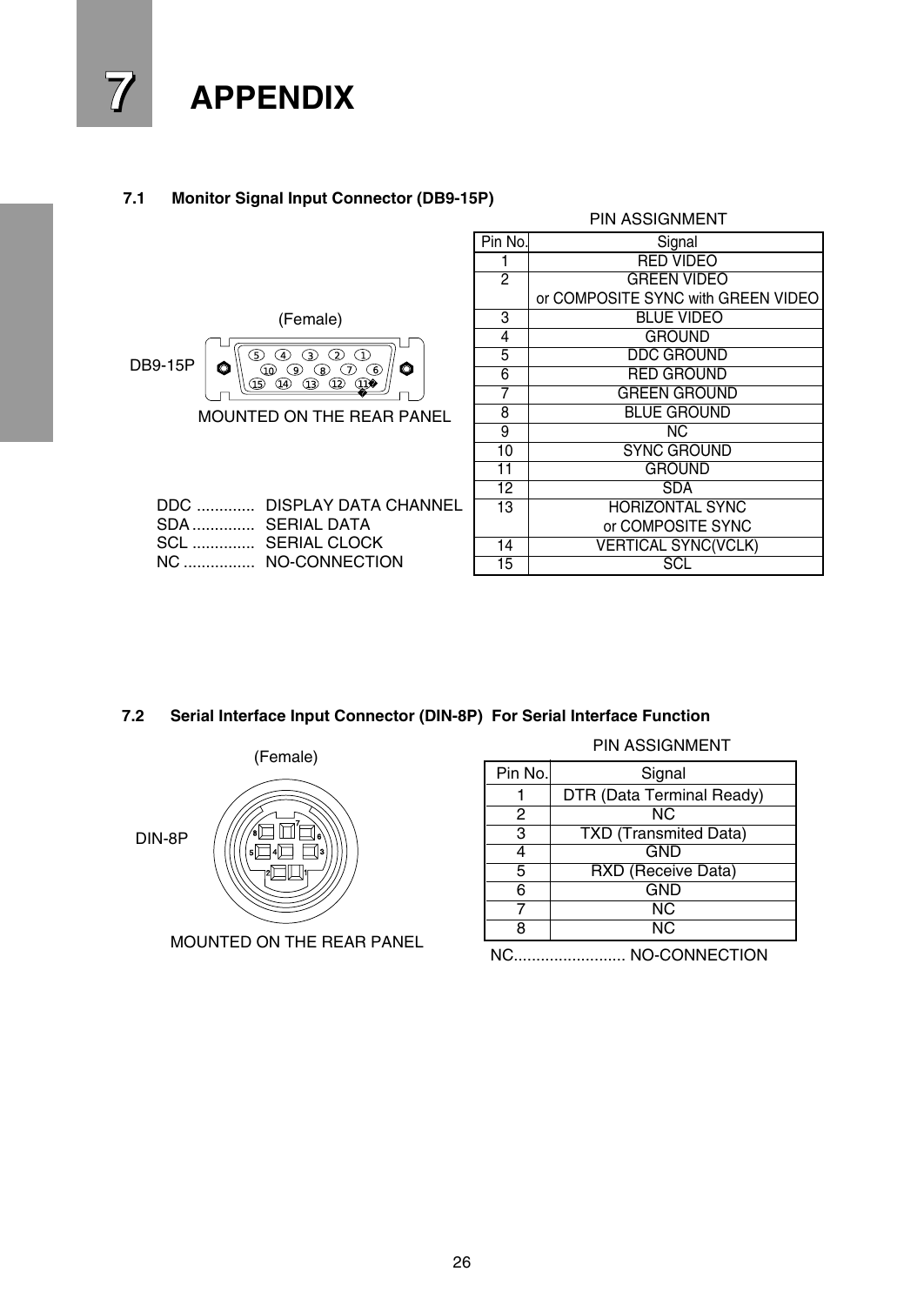#### **7.3 SC-B102 Signal Cable**

#### PIN ASSIGNMENT AND SIGNAL LEVEL





#### Wire : 5 coaxial

| <b>SIGNAL</b> |                            |
|---------------|----------------------------|
| PIN           | ANALOG                     |
| ASSIGNMENT    |                            |
| 1             | RED                        |
| 2             | <b>GREEN</b>               |
| 3             | <b>BLUE</b>                |
| 4             | <b>GROUND</b>              |
| 5             | DDC GROUND                 |
| 6             | <b>RED GROUND</b>          |
| 7             | <b>GREEN GROUND</b>        |
| 8             | <b>BLUE GROUND</b>         |
| 9             | ΝC                         |
| 10            | <b>SYNC GROUND</b>         |
| 11            | GROUND                     |
| 12            | SDA                        |
| 13            | <b>HORIZONTAL SYNC</b>     |
| 14            | <b>VERTICAL SYNC(VCLK)</b> |
| 15            | SCL                        |

SIGNAL LEVEL NC ..................... NO-CONNECTION DDC: DISPLAY DATA CHANNEL SDA: SERIAL DATA SCL: SERIAL CLOCK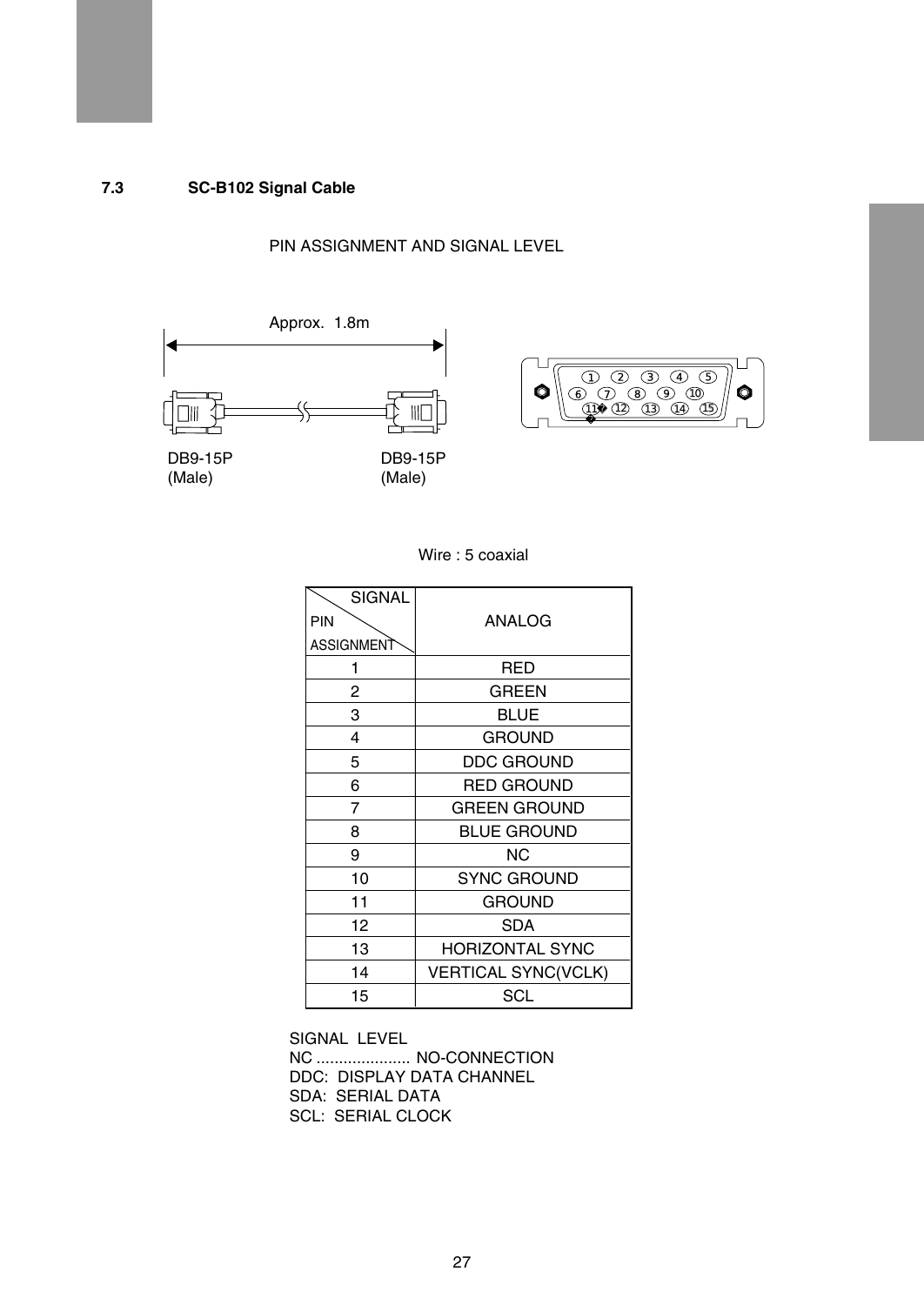#### **7.4 Macintosh Adapter AD-A205 settings**

The AD-A205 Macintosh Adapter allows you to take advantage of the built-in video capabilities of your Macintosh computer with the monitor.

With it, you may select any available video mode via the DIP Switches.

Using the following chart, find the computer/resolution combination you wish to configure. There are alternate settings available for most computer / resolution combinations, but we recommend you set the factory preset timing. (see 1.2 Internal Preset Memory Capability)

The chart shows all available modes for Macintosh systems plus all possible combinations with monitor. Please be aware that not all Macintosh modes are capable of driving all Macintosh video modes.



In case of the computer corresponding to Multimode, you can select the resolution on your computer by setting the following switch.

Please refer to instruction book of your computer about resolution setting.

#### **21"Multimode**

1,2,6 = Set DIP switches 1,2 and 6 "ON" (Supports 640X480@67Hz; 832X624@75Hz; 1024X768@75Hz; 1152X870@75Hz) or (Supports 640X480@67Hz; 832X624@75Hz; 1024X768@75Hz; 1152X870@75Hz; 1280X1024@75Hz ) or (Supports 640X480@67Hz; 832X624@75Hz; 1024X768@75Hz; 1152X870@75Hz; 1280X960@75Hz; 1280X1024@75Hz)

#### **17"Multimode**

1,2,5 = Set DIP switches 1,2 and 5 "ON" (Supports 640X480@67Hz; 832X624@75Hz; 1024X768@75Hz)

#### **13"Multimode**

 $1,2,5,6 =$  Set DIP switches 1,2,5 and 6 "ON" (Supports 640X480@67Hz; 832X624@75Hz)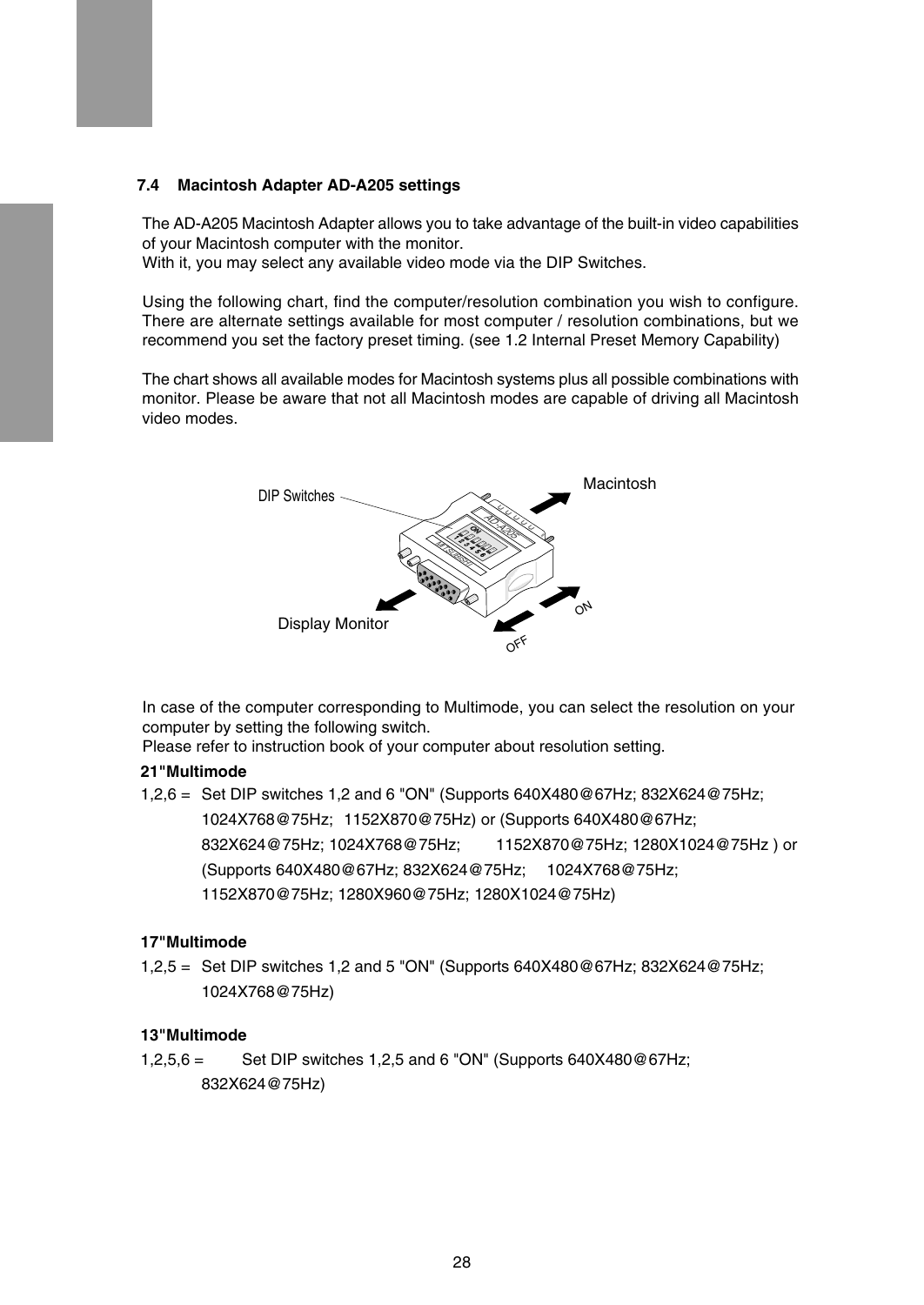| AD-A205 Mac Adapter settings Chart |  |  |  |  |
|------------------------------------|--|--|--|--|
|------------------------------------|--|--|--|--|

| Macintosh<br><b>COMPUTER</b><br><b>RESOLUTION</b> | llci<br>llsi                                                                                                   | Macintosh Macintosh   Macintosh Macintosh   Macintosh   Macintosh   Macintosh<br>LC,LC II<br>-or-<br>Performa<br>400.405.<br>410,430 | LC III,<br><b>LC 475</b><br>-or-<br>Performa<br>450,460,<br>466,467,<br>475,476       | llvi,llvx<br>-or-<br>Performa<br>600,<br>600 CD | LC 630.<br>Performa<br>630<br>-or-<br>Quadra<br>630 | Quadra<br>700,900      | Quadra<br>605,610,<br>650,800,<br>950<br>-or-<br><b>Centris</b><br>610,650 | Macintosh<br>Quadra<br>840AV,<br>660AV<br>-or-<br><b>Centris</b><br>600AV | Apple<br>display<br>Card<br>4•8,8•24,<br>8.24GC<br>(revision B)                                                                                                                         | Apple<br>display<br>Card<br><b>24AC</b>                                             | Power<br><b>Macintosh</b><br>Workgroup<br>Server<br>9150   |
|---------------------------------------------------|----------------------------------------------------------------------------------------------------------------|--------------------------------------------------------------------------------------------------------------------------------------|---------------------------------------------------------------------------------------|-------------------------------------------------|-----------------------------------------------------|------------------------|----------------------------------------------------------------------------|---------------------------------------------------------------------------|-----------------------------------------------------------------------------------------------------------------------------------------------------------------------------------------|-------------------------------------------------------------------------------------|------------------------------------------------------------|
| 640X480@60Hz                                      |                                                                                                                | 3,4                                                                                                                                  | 3,4                                                                                   | 3,4                                             | 3,4                                                 | 3,4                    | 3,4                                                                        | 3,4                                                                       |                                                                                                                                                                                         | 3.4                                                                                 | 3,4                                                        |
| 640X480@67Hz                                      | 1,2                                                                                                            | 1,2                                                                                                                                  | 1,2                                                                                   | 1,2                                             | 1,2                                                 | 1,2                    | 1,2                                                                        | 1,2                                                                       | 1,2                                                                                                                                                                                     | 1,2,6                                                                               | 1,2,5,6                                                    |
| 800X600@56Hz                                      |                                                                                                                |                                                                                                                                      |                                                                                       |                                                 |                                                     |                        |                                                                            |                                                                           |                                                                                                                                                                                         |                                                                                     |                                                            |
| 800X600@60Hz                                      |                                                                                                                |                                                                                                                                      |                                                                                       |                                                 | 3,4                                                 |                        |                                                                            |                                                                           |                                                                                                                                                                                         | 1,2,6                                                                               |                                                            |
| 800X600@72Hz                                      |                                                                                                                |                                                                                                                                      |                                                                                       |                                                 | 3,4                                                 |                        |                                                                            | 3,4                                                                       |                                                                                                                                                                                         |                                                                                     |                                                            |
| 800X600@75Hz                                      |                                                                                                                |                                                                                                                                      |                                                                                       |                                                 |                                                     |                        |                                                                            |                                                                           |                                                                                                                                                                                         |                                                                                     |                                                            |
| 832X624@75Hz                                      |                                                                                                                |                                                                                                                                      | 2,4                                                                                   |                                                 | 2,4                                                 | 2,4                    | 2,4                                                                        | 2,4                                                                       | 2,4#                                                                                                                                                                                    | 1,2,6                                                                               | 1,2,5,6                                                    |
| 1024X768@60Hz                                     |                                                                                                                |                                                                                                                                      |                                                                                       |                                                 |                                                     |                        |                                                                            | 3,4                                                                       |                                                                                                                                                                                         | 1,2,6                                                                               |                                                            |
| 1024X768@70Hz                                     |                                                                                                                |                                                                                                                                      |                                                                                       |                                                 |                                                     |                        |                                                                            | 3,4                                                                       |                                                                                                                                                                                         |                                                                                     |                                                            |
| 1024X768@72Hz                                     |                                                                                                                |                                                                                                                                      |                                                                                       |                                                 |                                                     |                        |                                                                            |                                                                           |                                                                                                                                                                                         |                                                                                     |                                                            |
| 1024X768@75Hz                                     |                                                                                                                |                                                                                                                                      |                                                                                       |                                                 |                                                     |                        |                                                                            |                                                                           |                                                                                                                                                                                         |                                                                                     |                                                            |
| 1024X768@75Hz                                     |                                                                                                                |                                                                                                                                      |                                                                                       |                                                 |                                                     |                        | 2,3                                                                        | 2,3                                                                       |                                                                                                                                                                                         | 1,2,6                                                                               |                                                            |
| 1152X870@75Hz                                     |                                                                                                                |                                                                                                                                      |                                                                                       |                                                 |                                                     | 1,2,3,4                | 1,2,3,4                                                                    | 1,2,3,4                                                                   | 1,2,3,4                                                                                                                                                                                 | 1,2,6                                                                               |                                                            |
| 1280X960@75Hz                                     |                                                                                                                |                                                                                                                                      |                                                                                       |                                                 |                                                     |                        |                                                                            |                                                                           |                                                                                                                                                                                         |                                                                                     |                                                            |
| 1280X1024@75Hz                                    |                                                                                                                |                                                                                                                                      |                                                                                       |                                                 |                                                     |                        |                                                                            |                                                                           |                                                                                                                                                                                         |                                                                                     |                                                            |
|                                                   |                                                                                                                |                                                                                                                                      |                                                                                       |                                                 |                                                     |                        |                                                                            |                                                                           |                                                                                                                                                                                         |                                                                                     |                                                            |
| Macintosh<br><b>COMPUTER</b><br><b>RESOLUTION</b> | Power<br>6100,6100AV,<br>7100,7100AV,<br>8100.8100AV<br>-with-<br><b>DRAM</b><br><b>Video Port</b><br>(HDI-45) | Power<br>7100,<br>8100,<br>-with-<br><b>DRAM</b><br>Video Card<br>(DB-15)                                                            | Power<br>6100AV,<br>7100AV.<br>8100AV<br>-with-<br>A٧<br><b>Video Card</b><br>(DB-15) | Power<br>6200                                   | Power<br>7200                                       | Power<br>7500.<br>8500 | Power<br>9500<br>-with-<br>ATI<br><b>Video Card</b>                        | 160.<br>165,165C<br>180,180C                                              | Macintosh   Macintosh   Macintosh   Macintosh<br>Macintosh Macintosh Macintosh Macintosh Macintosh Macintosh Macintosh PowerBook PowerBook PowerBook PowerBook<br>520,520C.<br>540,540C | Duo<br>210,230,<br>250,270C<br>-with-<br>Duo Dock<br>-or-<br>Duo<br><b>MiniDock</b> | Duo<br>210,230,<br>250,270C<br>-with-<br><b>Duo Dockll</b> |
| 640X480@60Hz                                      | 3,4                                                                                                            | 3,4                                                                                                                                  | 3,4                                                                                   | 1,2,5,6                                         | 3,4                                                 | 3,4                    | 3,4                                                                        | 3,4                                                                       | 3,4                                                                                                                                                                                     | 3,4                                                                                 | 3,4                                                        |
| 640X480@67Hz                                      | 1,2,5,6                                                                                                        | 1,2,6                                                                                                                                | 1,2,6                                                                                 | 1,2,5,6                                         | 1,2,6                                               | 1,2,6                  | 1,2,6                                                                      | 1,2                                                                       | 1,2,5,6                                                                                                                                                                                 | 1,2                                                                                 | 1,2                                                        |
| 800X600@56Hz                                      |                                                                                                                |                                                                                                                                      |                                                                                       |                                                 |                                                     |                        |                                                                            |                                                                           |                                                                                                                                                                                         | -                                                                                   |                                                            |
| 800X600@60Hz                                      |                                                                                                                |                                                                                                                                      |                                                                                       | 1,2,5,6                                         | 3,4                                                 | 3,4                    | 3,4                                                                        |                                                                           |                                                                                                                                                                                         |                                                                                     |                                                            |
| 800X600@72Hz                                      |                                                                                                                | 3,4                                                                                                                                  | 3,4                                                                                   | 1,2,5,6                                         | 3,4                                                 | 3,4                    | 3,4                                                                        |                                                                           |                                                                                                                                                                                         |                                                                                     |                                                            |
| 800X600@75Hz                                      |                                                                                                                |                                                                                                                                      |                                                                                       |                                                 | 3,4                                                 | 3,4                    | 3,4                                                                        |                                                                           |                                                                                                                                                                                         |                                                                                     |                                                            |
| 832X624@75Hz                                      | 1,2,5,6                                                                                                        | 1,2,6                                                                                                                                | 1,2,6                                                                                 | 1,2,5,6                                         | 1,2,6                                               | 1,2,6                  | 1,2,6                                                                      | 2,4                                                                       | 1,2,5,6                                                                                                                                                                                 | $_{\mathbf{2,4}}$                                                                   | 2,4                                                        |
| 1024X768@60Hz                                     |                                                                                                                | 3,4                                                                                                                                  | 3,4                                                                                   |                                                 | 3,4                                                 | 3,4                    | 3,4                                                                        |                                                                           |                                                                                                                                                                                         |                                                                                     |                                                            |
| 1024X768@70Hz                                     |                                                                                                                | 3,4                                                                                                                                  | 3,4                                                                                   |                                                 |                                                     |                        | 3,4                                                                        |                                                                           |                                                                                                                                                                                         |                                                                                     |                                                            |
| 1024X768@72Hz                                     |                                                                                                                |                                                                                                                                      |                                                                                       |                                                 | 3,4                                                 | 3,4                    |                                                                            |                                                                           |                                                                                                                                                                                         |                                                                                     |                                                            |
| 1024X768@75Hz                                     |                                                                                                                |                                                                                                                                      |                                                                                       |                                                 | 3,4                                                 | 3,4                    | 3,4                                                                        |                                                                           |                                                                                                                                                                                         |                                                                                     |                                                            |
| 1024X768@75Hz                                     |                                                                                                                | 1,2,6                                                                                                                                | 1,2,6                                                                                 |                                                 | 1,2,6                                               | 1,2,6                  | 1,2,6                                                                      |                                                                           |                                                                                                                                                                                         |                                                                                     | 2,3                                                        |
| 1152X870@75Hz                                     |                                                                                                                | 1,2,6                                                                                                                                | 1,2,6                                                                                 |                                                 | 1,2,6                                               | 1,2,6                  | 1,2,6                                                                      |                                                                           |                                                                                                                                                                                         |                                                                                     | 1,2,3,4                                                    |
| 1280X960@75Hz                                     |                                                                                                                |                                                                                                                                      |                                                                                       |                                                 |                                                     | 1,2,6                  | 3,4                                                                        |                                                                           |                                                                                                                                                                                         |                                                                                     |                                                            |

**#** = Must have revision B of ROM on video board

 $=$  Not working combination.